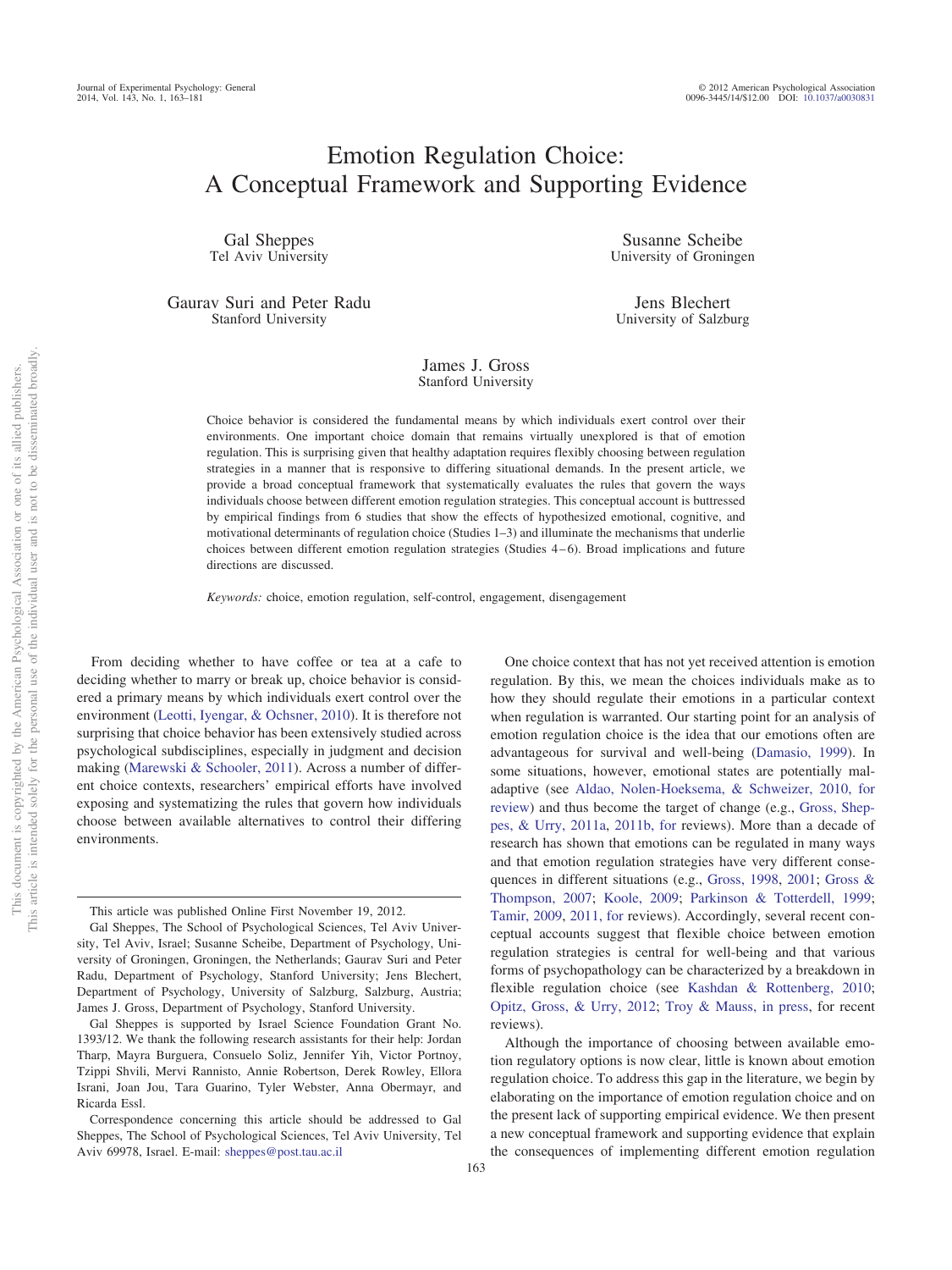strategies [\(Sheppes & Gross, 2011,](#page-18-3) [2012\)](#page-18-4). This model is then used to make specific predictions regarding key emotional, cognitive, and motivational factors that determine emotion regulation choice, followed by initial empirical support for emotional determinants of emotion regulation choice [\(Sheppes, Scheibe, Suri, & Gross,](#page-18-5) [2011\)](#page-18-5). We then present findings from six studies. Given the relative lack of empirical knowledge about emotion regulation choice and the abundance of knowledge about the consequences of deliberately implementing explicit emotion regulation strategies (see [Gross, 2007,](#page-16-7) for a comprehensive review), our entry point in the present set of studies involves concentrating on explicit and deliberate emotion regulation choice. These studies extend our account in two important ways: (a) by providing empirical support for the complete framework involving emotional, cognitive, and motivational determinants of emotion regulation choice (Studies 1–3); and (b) by providing an underlying mechanism and ruling out key alternative interpretations to our basic predicted findings (Studies  $4-6$ ).

# **Emotion Regulation Choice Is Important But Understudied**

Despite a long-standing interest in how individuals control their emotions, emotion regulation has only recently emerged as an independent field of study within affective science [\(Gross, 1998,](#page-16-3) [2007,](#page-16-7) [2010;](#page-16-8) [Koole, 2009;](#page-17-2) [Tamir, 2011\)](#page-18-1). One of the central concerns in this nascent field has been assessing whether different forms of emotion regulation have different consequences. Typically, findings have been cast in terms of different forms of emotion regulation being either adaptive or maladaptive.

To give two canonical examples, consider first Nolen-Hoeksema's influential work on rumination versus distraction [\(Nolen-Hoeksema, 1991;](#page-17-5) [Nolen-Hoeksema, Wisco, & Lyubomir](#page-17-6)[sky, 2008, for reviews](#page-17-6)). Multiple studies have convincingly demonstrated that ruminating on negative aspects of the self functions as a strong diathesis for the development, maintenance, and recurrence of depressive episodes relative to distracting attention away from emotional processing. As a second example, consider Gross's influential work on the maladaptive profile of suppressing one's emotions relative to the adaptive nature of reappraising the meaning of negative events [\(Gross, 2002;](#page-16-9) [Gross & Thompson, 2007, for](#page-16-5) [reviews](#page-16-5)). Here, too, multiple studies have demonstrated the relative superiority of reappraisal over suppression with respect to a wide range of affective, cognitive, and social indicators of adaptive functioning. The centrality of the dichotomy between "good" and "bad" forms of emotion regulation is captured by a recent metaanalysis that summarized a decade of work on the relationship between certain regulation strategies (rumination, suppression) and psychopathology and other strategies (reappraisal, problem solving) and resilience [\(Aldao et al., 2010\)](#page-15-0).

These studies have enormously advanced the field of emotion regulation. However, a new generation of studies has begun to cast doubt on the unconditional maladaptive/adaptive label given to different strategies. For example, the ostensibly maladaptive strategy of rumination was found to be advantageous in situations in which a single goal needs to be maintained in the face of distractors [\(Altamirano, Miyake, & Whitmer, 2010\)](#page-15-1), and the ostensibly maladaptive strategy of suppression was shown to be less disadvantageous for Eastern relative to Western cultures (e.g., [Butler,](#page-16-10)

[Lee, & Gross, 2007\)](#page-16-10) or even beneficial in extremely adverse situations (e.g., [Bonanno & Keltner, 1997\)](#page-15-2). At the same time, the ostensibly adaptive strategy of distraction was found to be maladaptive when long-term adjustment is required [\(Kross & Ayduk,](#page-17-7) [2008\)](#page-17-7), and the ostensibly adaptive strategy of reappraisal was found to be ineffective and costly when dealing with particularly high-intensity emotional situations [\(Sheppes, Catran, & Meiran,](#page-18-6) [2009;](#page-18-6) [Sheppes & Meiran, 2007,](#page-18-7) [2008\)](#page-18-8).

What is becoming clear is that emotion regulation strategies have different consequences in different contexts. This means that healthy adaptation is the result of flexibly choosing between regulation strategies to adapt to differing situational demands (e.g., [Bonanno, 2005;](#page-15-3) [Kashdan & Rottenberg, 2010;](#page-16-6) [Troy & Mauss, in](#page-18-2) [press, for reviews\)](#page-18-2). For example, [Kashdan and Rottenberg \(2010\)](#page-16-6) show that a breakdown in flexible regulation choice characterizes various forms of psychopathology, and [Troy and Mauss's \(in](#page-18-2) [press\)](#page-18-2) and [Bonanno's \(2005\)](#page-15-3) influential accounts highlight the role of flexible regulation choice for resilience in the face of stress and trauma.

Although emotion regulation choice is now viewed as a crucial element in healthy adaptation, it has not been directly studied. That is because previous experimental research has directly instructed participants to use regulation strategies in different situations, and not examined which regulation strategies are chosen in different emotional contexts. Consider, for example, the most direct and convincing evidence regarding the importance of flexible regulation patterns, which showed that the ability to flexibly alternate between enhancing and suppressing emotion strongly predicts healthy adaptation [\(Bonanno, Papa, Lalande, Westphal, & Coif](#page-15-4)[man, 2004\)](#page-15-4), over an extended time period [\(Westphal, Seivert, &](#page-18-9) [Bonanno, 2010\)](#page-18-9), and that flexible regulation can protect from complicated grief patterns in bereavement [\(Gupta & Bonanno,](#page-16-11) [2011\)](#page-16-11). In these and other studies, the regulation strategies used by participants were determined by the experimenter, leaving the important topic of determinants and consequences of emotion regulation choice unexplored.

# **A New Conceptual Framework for Studying Emotion Regulation Choice**

Recently, we proposed a new conceptual framework that accounts for the consequences of using different regulation strategies in different contexts [\(Sheppes & Gross, 2011,](#page-18-3) [2012\)](#page-18-4). Although the original goal of this framework was to explain the consequences of strategy implementation, after we describe its basic logic and preliminary supporting findings, we apply this framework to emotion regulation choice.

This conceptual framework is predicated on the idea that individuals have a limited cognitive capacity that poses enduring processing constraints. These constraints result in a constant competition between emotion generation and emotion regulation processes [\(Gross et al., 2011a,](#page-16-1) [2011b\)](#page-16-2) for dominance over the output of the cognitive system, namely behavior. Our account draws on major information-processing theories (e.g., [Hübner, Steinhauser,](#page-16-12) [& Lehle, 2010;](#page-16-12) [Pashler, 1998\)](#page-17-8) and the process model of emotion regulation [\(Gross & Thompson, 2007\)](#page-16-5) to suggest that goal-driven behavior, such as regulating one's emotions, can involve recruiting *deliberate executive control mechanisms* that can modify the nature of emotional information processing at two major cognitive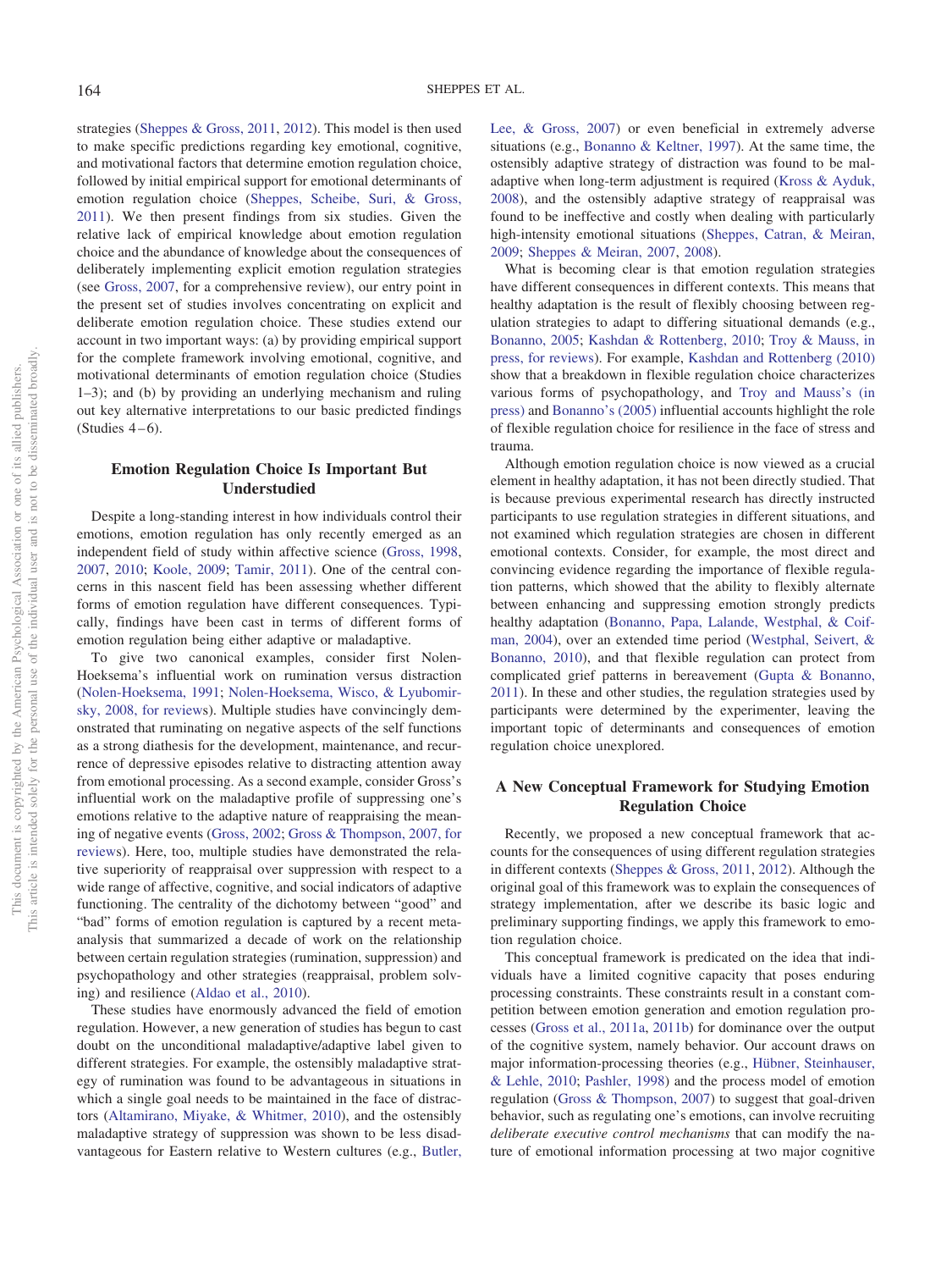stages. Specifically, the two major cognitive stages in which information flow can be strategically regulated include an early *disengagement* from emotional processing at an attentional selection stage and an *engagement* with emotional processing that is modulated at a late semantic meaning stage (e.g., [Johnston &](#page-16-13) [Heinz, 1978;](#page-16-13) [Lehle & Hübner, 2008\)](#page-17-9). Our model may be illustrated by focusing on two regulatory strategies that have their major influence in each of these two cognitive stages of information processing.

Incoming emotional information can be regulated at an early attentional selection processing stage by disengaging from emotional information processing before it undergoes elaborated processing. A classic early selection strategy is *distraction*, which involves disengaging attention from emotional processing before it is represented in working memory by producing neutral thoughts that are independent from and not in conflict with emotional information (e.g., [Van Dillen & Koole, 2007\)](#page-18-10).

Engagement with incoming emotional information that passes the early attentional selection stage can still be regulated at a late semantic meaning-processing stage before it affects behavior. A classic late selection regulation strategy is *reappraisal*, which involves engaging with and elaborating emotional information prior to changing its meaning in a late processing stage (e.g., [Gross, 2002\)](#page-16-9). In reappraisal, the neutral reinterpretation is semantically dependent and in direct conflict with the original emotional information.

According to our framework, these underlying characteristics of disengagement distraction and engagement reappraisal result in a differential cost– benefit trade-off. Specifically, the benefits of blocking emotional information early before it gathers force via distraction are that *emotionally* high-intensity information can be successfully modulated. *Cognitively*, this successful modulation engages relatively simple processes, because the generation of regulatory neutral thoughts in distraction are independent from and not in conflict with the original emotional information. Nevertheless, the major cost of distraction is that *motivationally* it does not allow processing, evaluating, and remembering emotional information, which are crucial for one's long-term *goals* and adaptation [\(Wilson & Gilbert, 2008, for a review\)](#page-18-11). Specifically, distraction is not conducive to emotional events being repeatedly attended to and provided with adequate explanation, a requirement that is at the heart of many long-term goals where an individual has to face difficulties and of adaptation.

The underlying characteristics of engagement reappraisal result in a different set of costs and benefits. Specifically, the elaborated semantic processing that occurs prior to late modulation should be emotionally costly as it can less successfully block high-intensity emotional information. Cognitively, reappraisal engages relatively complex processes, because the generation of alternative construals is dependent on and in conflict with the original emotional information. Nevertheless, the major benefit of engaging with emotional information is that motivationally it allows processing, evaluating, and remembering emotional information, which are crucial for long-term goals and for adaptation.

## **Initial Empirical Support for the Framework**

Most of the empirical support for our conceptual framework comes from recent behavioral and electrophysiological studies in

which participants were instructed to use (rather than freely choose between) distraction and reappraisal under different contexts. Specifically, several behavioral studies showed that using early disengagement distraction in high sadness *emotional* intensity situations resulted in successful regulation [\(Sheppes & Meiran, 2007\)](#page-18-7), and did not result in an increased expenditure of *cognitive* resources [\(Sheppes et al., 2009;](#page-18-6) [Sheppes & Meiran, 2008\)](#page-18-8). At the same time, distraction's lack of emotional processing and its long-term *motivational* cost were demonstrated in an impaired memory for emotional information [\(Sheppes & Meiran, 2007,](#page-18-7) [2008\)](#page-18-8) and in no long-term attenuation of the intensity or quality of important negative autobiographical emotional events following distraction [\(Kross & Ayduk, 2008\)](#page-17-7). By contrast, these studies showed that although using late engagement reappraisal in lowsadness emotional intensity situations was successful, under highsadness emotional intensity, situations resulted in less successful modulation, and resulted in an increased expenditure of cognitive resources. The elaborated emotional processing and its motivational benefit evinced in intact memory for emotional information (see also [Dillon, Ritchey, Johnson, & LaBar, 2007;](#page-16-14) [Richards & Gross, 1999,](#page-17-10) [2000\)](#page-17-11) and in adaptation to distressing events that are important for one's long-term goals and functioning following reappraisal.

In two recent electrophysiological studies, we took advantage of the excellent temporal resolution of electroencephalogram and event-related potentials to provide further support for the differential underlying cognitive mechanisms and consequences of using distraction and reappraisal [\(Blechert, Sheppes, Di Tella, Wil](#page-15-5)[liams, & Gross, 2012;](#page-15-5) [Thiruchselvam, Blechert, Sheppes,](#page-18-12) [Rydstrom, & Gross, 2011\)](#page-18-12). In particular, we built on recent emotion regulation studies that showed that distraction (e.g., [Dunning](#page-16-15) [& Hajcak, 2009;](#page-16-15) [Hajcak, Dunning, & Foti, 2009\)](#page-16-16) and reappraisal (e.g., [Foti & Hajcak, 2008;](#page-16-17) [Hajcak & Nieuwenhuis, 2006\)](#page-16-18) modulate the late positive potential (LPP)—an electrocortical component that is enhanced during emotionally arousing viewing and that reflects enhanced processing of emotionally salient information [\(Hajcak, MacNamara, & Olvet, 2010\)](#page-16-19).

Consistent with our framework, we found that distraction involved a strong modulation of an initial phase of the LPP that represents an early disengagement before emotional information is represented in working memory, and reappraisal only modulated the late phase of the LPP, which represents engagement and elaborated meaning prior to late modulation [\(Thiruchselvam et al.,](#page-18-12) [2011\)](#page-18-12). In that same study, we also tested our prediction that motivationally, distraction relative to reappraisal cannot accord with long-term goals because distraction does not allow attending and explaining emotional information [\(Wilson & Gilbert, 2008\)](#page-18-11). To that end, our participants were reexposed to emotional materials they have previously distracted or reappraised. Consistent with our prediction, we found that emotional materials with a distraction but not reappraisal history demonstrated a rebound effect (an enhanced LPP during reexposure) that represents an extended influence of negative emotional processing beyond the regulatory episode and that is incongruent with one's long-term goals that require dealing with emotional events that are repeatedly encountered (see also [Mac-](#page-17-12)[Namara, Ochsner, & Hajcak, 2011\)](#page-17-12). In a similar vein, we recently showed that repeated reappraisal efforts with biologically significant emotional stimuli (i.e., angry facial expressions) resulted in a gradual change to the basic evaluation and thus representation of these emotional stimuli [\(Blechert et al., 2012\)](#page-15-5).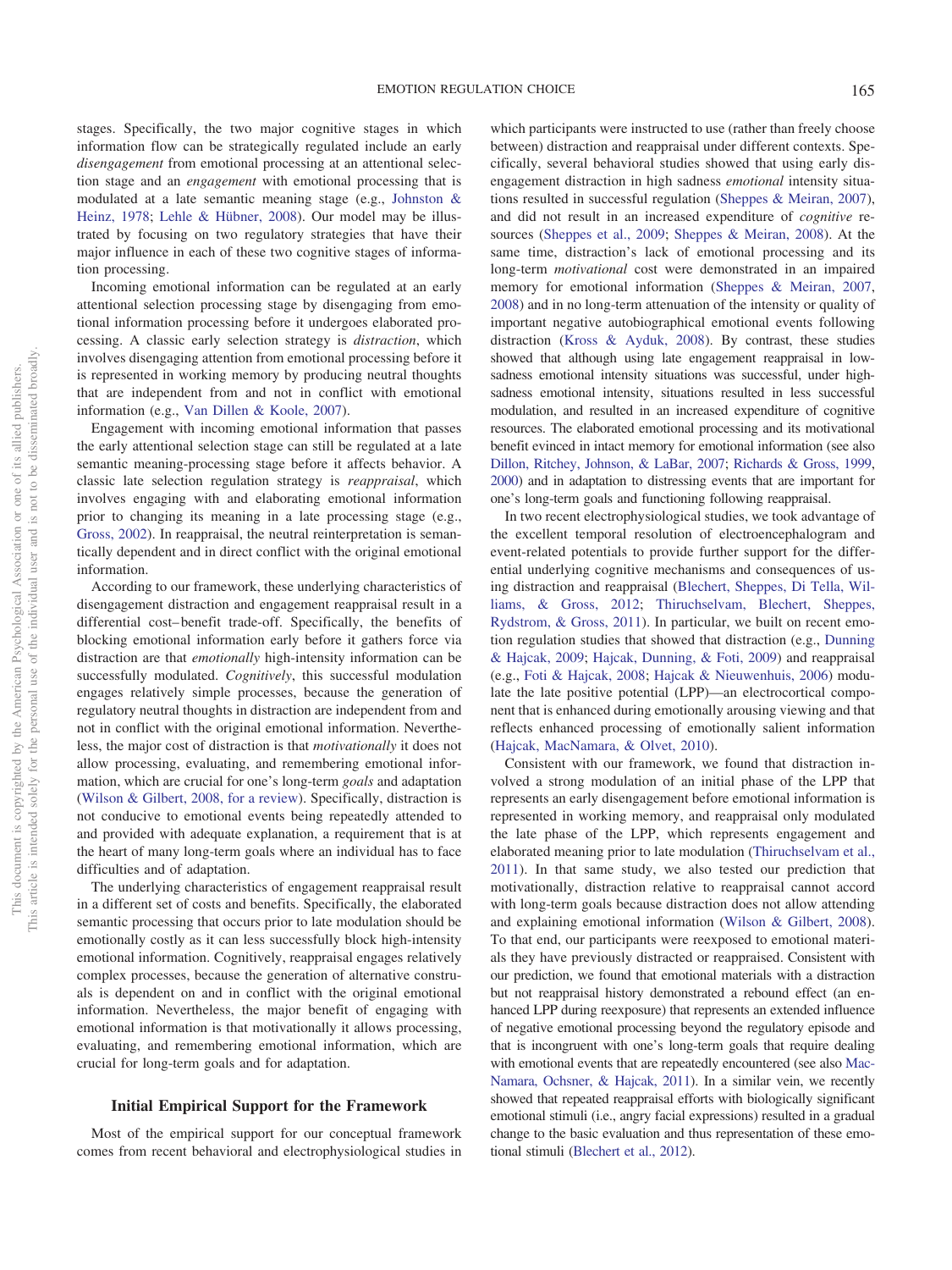## **Determining Emotion Regulation Choice**

## **Conceptual Logic and Initial Empirical Support**

In using our framework to examine emotion regulation choice, our working assumption was that in many cases, regulatory choices of healthy individuals would be sensitive to costs and benefits associated with each regulatory option in a particular context. If this assumption is correct, certain emotional, cognitive, and motivational contextual factors should bias regulatory choices in ways that are congruent with the differential consequences of implementing these strategies under these various conditions (see Part I below for elaboration). Furthermore, according to our conceptual account, adaptive emotion regulation choice should involve an ability to operate deliberate executive control processes that can override the direct influence of fast associative emotional processes. This assumption is congruent with the finding that healthy adaptation requires the ability to restrain affective impulses (e.g., [Muraven & Baumeister, 2000\)](#page-17-13). In addition, our account holds that a key determinant of emotion regulation choice is each strategy's underlying mechanism. Specifically, when considering distraction, individuals mainly evaluate their preference to perform early regulatory disengagement from emotional processing via selective attention, and when considering reappraisal, individuals mainly evaluate their preference to perform engagement with emotional processing prior to a late semantic meaning regulatory modulation (see Part II below for elaboration).

Recently, we tested one aspect of this account by seeing how systematically varying negative emotional intensity would affect emotion regulation choice [\(Sheppes et al., 2011\)](#page-18-5). We predicted that in low-negative emotional intensity situations, individuals would prefer to choose late selection engagement reappraisal over early selection disengagement distraction because reappraisal can both successfully modulate emotional responding and provide long-term affective adaptation. However, we predicted that in high-negative intensity situations, participants would switch to prefer to choose early disengagement distraction over reappraisal, because only distraction can successfully block emotional information early before it gathers force.

To test our predictions, we manipulated emotional intensity with emotional images or unpredictable electric stimulation and had participants choose between distraction and reappraisal [\(Sheppes](#page-18-5) [et al., 2011\)](#page-18-5). The results strongly supported our predictions in both emotional contexts. Specifically, participants preferred to reappraise their emotional reactions to low-negative intensity pictures and to a threat of low-intensity electric shocks, but they preferred to distract from their emotional reactions to high-negative intensity pictures and to a threat of high-intensity electric shocks.

## **The Present Investigation**

The present investigation had two major goals. Our first goal, which we pursue in Part I of this article, was to provide a more complete test of the emotional, cognitive, and motivational determinants hypothesized to play a role in emotion regulation choice (Studies 1–3). To that end, in Study 1, we wished to examine the robustness of our initial findings regarding the emotional determinants on emotion regulation choice. Specifically, we investigated whether the regulation preference we previously found under lowand high-intensity situations holds even when a potent reinforcer (varying amounts of money) is offered for choosing the nonpreferred regulation option. In Study 2, we tested for the first time the influence of a major cognitive determinant of emotion regulation choice. Specifically, we investigated how the relative simplicity of cognitively generating a regulation strategy affects regulation choice. In Study 3, we tested an important motivational determinant of emotion regulation choice. Specifically, we examined how forming short- versus long-term motivational goals affects emotion regulation choice. It is important to mention that in the present set of studies, the emotional, cognitive, and motivational factors were all externally manipulated. Nevertheless, it is generally assumed that these types of inductions function like bottom-up processing in the sense that external stimuli activate internal changes in the individual (see [Ochsner et al., 2009,](#page-17-14) for a discussion).

Our second goal, which we pursue in Part II of this article, was to examine the mechanisms that underlie the choice patterns between distraction and reappraisal and to rule out several alternative explanations for our basic findings (Studies  $4-6$ ). To that end, in Study 4 we tested whether the basic preference to engage via reappraisal or disengage via distraction is best explained by the operation of deliberate executive control processes that override competing associative emotional processes. We did this by seeing whether reappraisal and distraction preferences are maintained when regulating low- and high intensities of *positive* emotional stimuli. Specifically, an increase in positive emotional intensity directly activates a basic appetitive system that motivates increased engagement, and thus a demonstration of opposing increased preference to disengage would demonstrate the involvement of deliberate executive processes that inhibit the appetitive system. In Studies 5 and 6, we tested whether individuals base their reappraisal and distraction choices on an evaluation of the consequences of engaging with or disengaging from emotional stimuli processing, rather than on considerations of cognitive effort or other differences that are inherent when comparing between two different regulation strategies.

## **Part I**

# **Emotional, Cognitive, and Motivational Determinants of Emotion Regulation Choice**

In this section, we provide a more complete test of our conceptual account [\(Sheppes & Gross, 2011,](#page-18-3) [2012\)](#page-18-4) that highlights emotional, cognitive, and motivational determinants of regulation choice between distraction and reappraisal.

## **Study 1**

## **Testing the Robustness of Emotional Determinants of Regulation Choice**

We have recently shown that across diverse emotional situations, individuals preferred to choose late engagement reappraisal for low-intensity emotional situations, but switch to prefer choosing early disengagement distraction under high-intensity situations [\(Sheppes et al., 2011\)](#page-18-5). The goal of the present study was to test the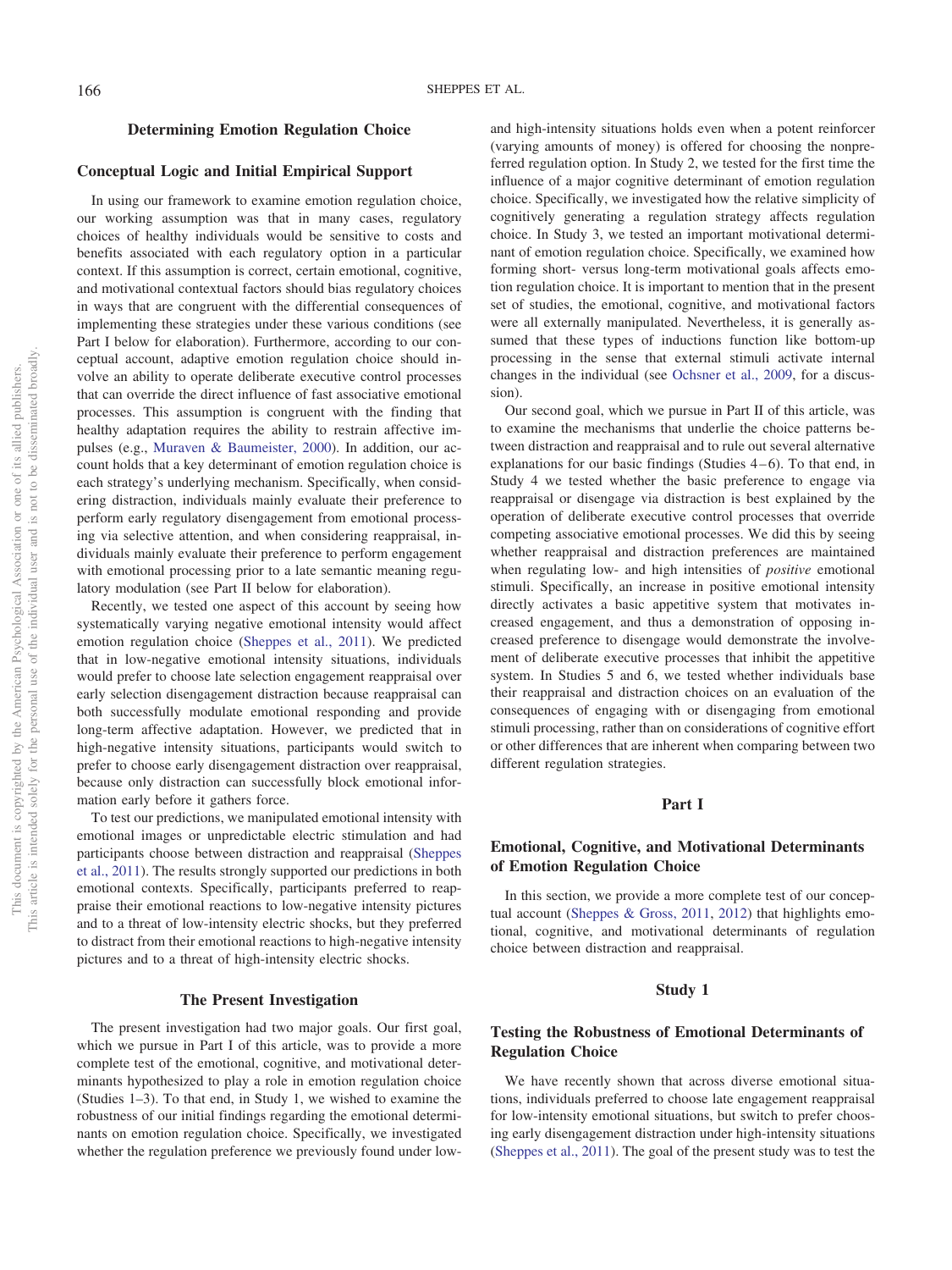robustness of the effect of emotional intensity of emotion regulation choice. Specifically, we examined whether individuals would keep their regulatory preferences under different emotional intensities even when offered a potent reinforcement to engage in a counterpreference regulatory option.

Participants chose between distraction and reappraisal for lowand high-intensity emotional images when each regulatory option was paired with a different monetary payment—a well-established reinforcer that powerfully influences motivational behavior (e.g., [Delgado, Labouliere, & Phelps, 2006;](#page-16-20) [Knutson, Adams, Fong, &](#page-17-15) [Hommer, 2001\)](#page-17-15). This resulted in two extraindependent measures in addition to emotional intensity (low, high): (a) valuable regulation option: which strategy was offered more money on a given trial (distraction or reappraisal) and (b) magnitude: the size of the difference (small or large). For this and the following studies, our main dependent measure was proportion of choice.

We predicted that money would have an effect on people's regulatory preferences, with an increase in a certain regulatory choice when it is paired with more money and with this influence being stronger when magnitude is large. However, we also predicted that people would continue to show a preference for late disengagement reappraisal under low-emotion intensity, and early disengagement distraction under high-emotion intensity, even when money was offered for using the opposite strategy.

## **Method**

**Participants.** Twenty participants (14 women) completed the study for monetary compensation. Specifically, participants were offered a \$2 base-rate pay together with a guaranteed \$8.10 – \$10.50 based on their performance in the task (see below).

**Stimuli.** Participants watched a total of 80 pictures taken from the International Affective Picture System (IAPS; [Lang, Bradley,](#page-17-16) [& Cuthbert, 2008\)](#page-17-16). The IAPS is a widely established and validated pictorial set that has been extensively used in affective science research. Although the pictorial system includes a wide range of stimulus types and contents, its major purpose is to induce differing intensities of emotional reactions (e.g., [Bradley, Codispoti, et](#page-15-6) [al., 2001\)](#page-15-6). Specifically, picture stimuli can be ranked according to the degree that they activate different intensities of emotional reactions. Given that in our conceptual framework emotional intensity is a central factor, the use of the IAPS was ideal for our purposes. Specifically, for this experiment, we divided the 80 pictures participants saw into two types of differing intensity based on normative ratings of valence  $(1 = very \text{unpleasant}; 9 = \text{highly})$ *pleasant*) and arousal  $(1 = low; 9 = high)$ . Specifically, 40 pictures were of relative low intensity (mean arousal  $=$  5.00, mean valence  $=$  3.39) and 40 of relative high intensity (mean arousal  $=$ 6.45, mean valence =  $1.87<sup>1</sup>$ ). Relative low-intensity pictures were significantly different in the normative IAPS ratings on valence and arousal dimensions from relative high-intensity pictures (both  $F_s > 71.03$ ,  $p_s < .001$ ). Previous studies have established that arousal and valence differences of the magnitude that separate our relative low- and high-intensity categories are sufficient to create different levels of emotional response activation as obtained by physiological [\(Bradley, Codispoti, et al., 2001\)](#page-15-6) and electrocortical markers of negativity [\(Weinberg & Hajcak, 2010\)](#page-18-13). In addition, differences of this magnitude have proved to yield different regulatory preferences [\(Sheppes et al., 2011\)](#page-18-5). In general, picture

content was diverse and included threat, disgust, sadness, fear, and mutilations. Whenever possible, content was matched for the relative low- and high-intensity pictures. Among the various stimuli contents, those that symbolically represent threat including attack, death, human suffering, and mutilations most intensely activate the basic defensive system.

**General procedure.** The general procedure was similar in all six studies reported here. During a four-trial training phase, participants looked at negative pictures and were instructed to either (a) think about something that was emotionally neutral (distraction) or (b) think about the picture in a way that reduced its negative meaning (reappraisal).

Distraction instructions were as follows:

Try your best to feel less negative about the picture by thinking of something that is completely unrelated to the picture. There are a few ways you can do this. First, you could imagine your neighborhood or other familiar streets. For instance, if you see a negative picture of a woman who has been burnt, you could think of biking around campus and the different buildings around you. Second, you could imagine yourself doing everyday tasks, such as taking a shower or making coffee in the morning. You could use any one of these ways to distract yourself that you think will work best in making you feel less negative, and you don't have to use the same way to distract all the time. However, it is important that you keep your eyes on the picture and not avert your gaze. Also, when distracting, it's important that you not focus on something that is highly emotional, so we don't want you to think about anything that brings you sadness or extreme happiness.

Reappraisal instructions were as follows:

Try your best to feel less negative about the picture by attending to the picture and trying to change the meaning of it. That means you think of something to tell yourself about the picture that helps you feel less negative about it. So, for example, you could tell yourself something about the outcome, so that whatever is going on will soon be resolved or that help is on the way. You could also focus on a detail of the situation that may not be as bad as it first seemed. But we want you to stay focused on the picture and not think of random things that make you feel better, but rather to change something about the picture that helps you to feel less negative about it. Once again, keep focusing on the picture but tell yourself something about the picture that makes you feel less negative about the picture.

Order of strategy training was counterbalanced. Participants then had eight practice trials: Four were chosen by the experimenter (both strategies at each intensity) and four were freely chosen by participants. In order to ensure that participants understood and adhered to regulatory instructions, participants talked out loud as they implemented their chosen strategies during the training and practice trials. Whenever needed, participants were corrected by the experimenter.

<sup>&</sup>lt;sup>1</sup> The codes of the IAPS images used in each emotional intensity category are as follows: LOW INTENSITY: 1110, 1275, 1301, 2130, 2205, 2278, 2312, 2399, 2457, 2490, 2590, 2691, 2700, 2722, 2753, 6000, 6010, 6190, 6200, 6211, 6834, 6836, 6840, 7360, 9041, 9102, 9120, 9160, 9190, 9230, 9403, 9404, 9421, 9429, 9440, 9445, 9470, 9471, 9480, 9530; HIGH INTENSITY: 1050, 3000, 3010, 3015, 3053, 3060, 3061, 3062, 3063, 3064, 3068, 3069, 3071, 3080, 3100, 3101, 3102, 3110, 3120, 3130, 3140, 3150, 3168, 3170, 3261, 3266, 3400, 9040, 9181, 9182, 9252, 9253, 9400, 9410, 9921. Five additional high intensity pictures were selected from a different picture set used previously (e.g., [McRae et al., 2010\)](#page-17-17).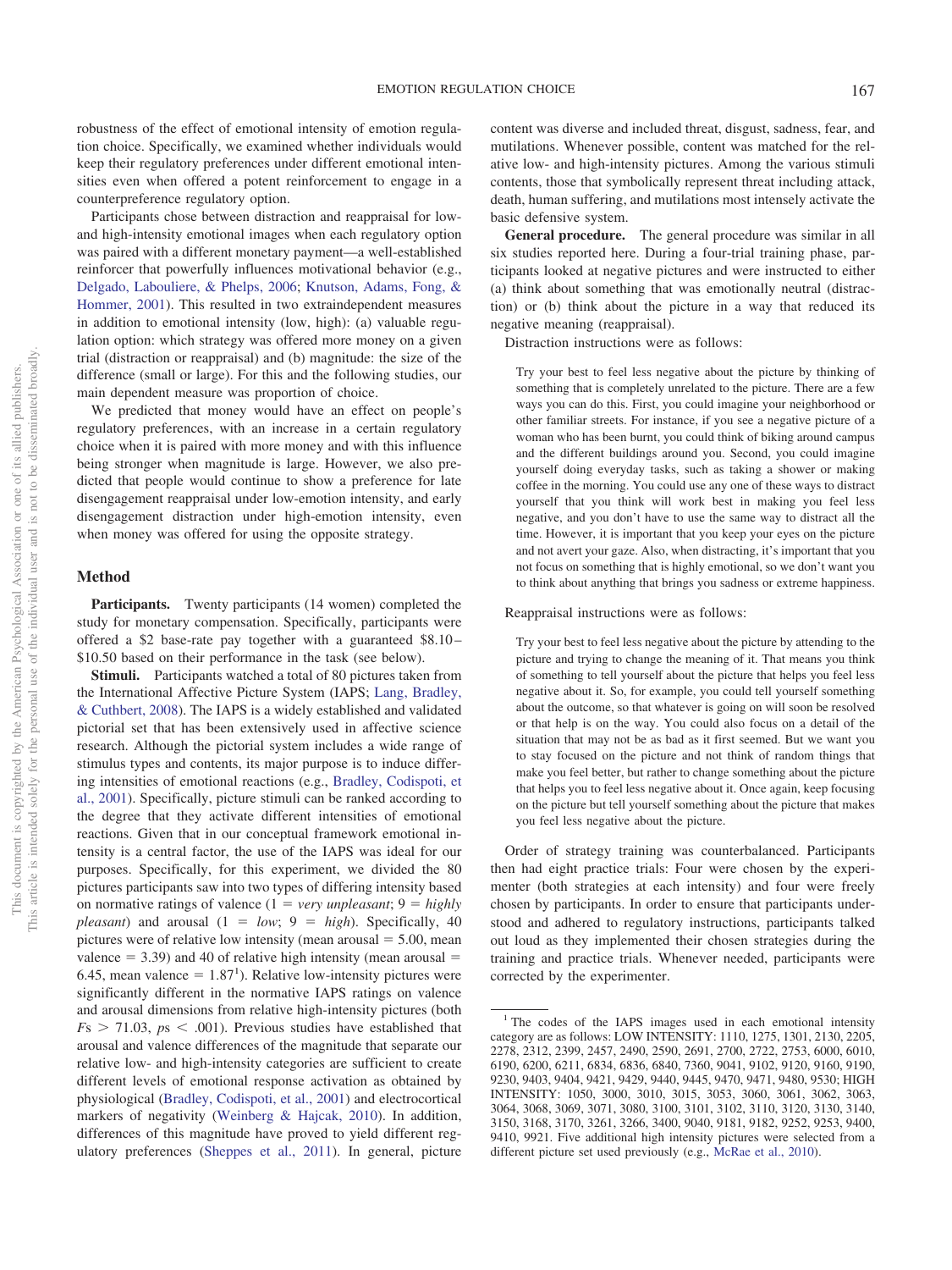In each trial of the regulation choice phase (see [Figure 1](#page-5-0) for general trial structure), participants received a 500-ms preview presentation of the picture. Following this initial presentation, participants chose between reappraisal and distraction by pressing a right or left button. Response key mappings were counterbalanced across participants. Participants then implemented their chosen strategy while viewing each picture for 5,000 ms, and they were videotaped to assess whether they viewed the picture the whole time. To heighten the salience of our instruction to base regulatory choices on their impact on emotional responses (see below for how monetary incentives were also made salient in Study 1), following each trial, participants also rated how negative they felt on a 9 point Likert scale  $(1 = not negative at all; 9 = very$ *negative*). Note that self-report ratings are not discussed further, because they are uninterpretable with regard to differential effectiveness of using distraction and reappraisal under different emotional intensities. Because participants freely choose between reappraisal and distraction, and because participants strongly prefer to reappraise low-intensity stimuli and distract high-intensity stimuli, the emotional content and its intensity are not held constant across the two regulatory conditions.

**Monetary incentive.** Monetary incentives were presented on every trial, below each regulatory choice option. Within each emotional intensity category, in half of the trials participants were offered more money to distract, and in half of the trials they were offered more money to reappraise. In addition, within each regulation option, half of the trials involved a small magnitude difference (i.e., offering \$ 8.10 for one option vs. \$8.50 for a second option), and half of the trials involved a large magnitude difference (i.e., offering \$ 8.10 for one option vs. \$10.50 for a second option). This equal distribution of trials across conditions was necessary to avoid biasing participants toward preferring a certain regulatory option. To ensure that participants treated the money options in a realistic rather than hypothetical way, we truthfully informed participants that at the end of the experiment, one trial would be randomly selected, and the amount of money that they chose would be added to their initial base rate (see [Reynolds, 2006,](#page-17-18) for a discussion).

To help ensure that participants would implement the strategies they indicated choosing, we reminded participants that the honor code was in effect and that they should implement the strategy they indicated choosing (see [Shu, Gino, & Bazerman, 2011,](#page-18-14) for a demonstration of how reminding participants of the honor code reduces dishonest behavior). To encourage participants to consider both options, during the practice phase, participants were told to choose in each trial after considering both the strategy they prefer to implement in order to reduce negative emotional reactions and the money amounts offered. Specifically, participants were told:

On some trials, we will offer more money for reappraising; on other trials, we will offer more money for distraction. On every trial, remember that there is no right or wrong answer—your choice of strategy depends entirely on your preferences! That is, you should make your choice for each picture according to the strategy you prefer to do and according to the amount of money offered.

Participants were additionally told that we would be able to know whether they chose only on the basis of one dimension, but they were told they were free to weigh each of these factors as they wished.

#### **Results and Discussion**

As predicted, we found that money had an influence on people's choices. When participants were offered more money to distract, they distracted more, and this effect was greater in the high- than low-magnitude condition. Similarly, when participants were offered more money to reappraise, they reappraised more, and this effect was greater in the high- than low-magnitude condition. This effect was demonstrated in a significant interaction between valuable regulation option (reappraisal  $=$  more  $\hat{\mathcal{S}}$ , distraction  $=$  more \$) and magnitude (low, high),  $F(1, 19) = 13.52, p < .01, \eta_{p}^{2} = .42$ .

Importantly, as can be seen in [Figure 2,](#page-6-0) even though money did influence participants' preferences, under relative low-emotion intensity, participants in general preferred to reappraise (even when given more money to distract), and under relative highemotion intensity, participants in general preferred to distract



<span id="page-5-0"></span>*Figure 1.* Trial structure of the basic emotion regulation choice paradigm.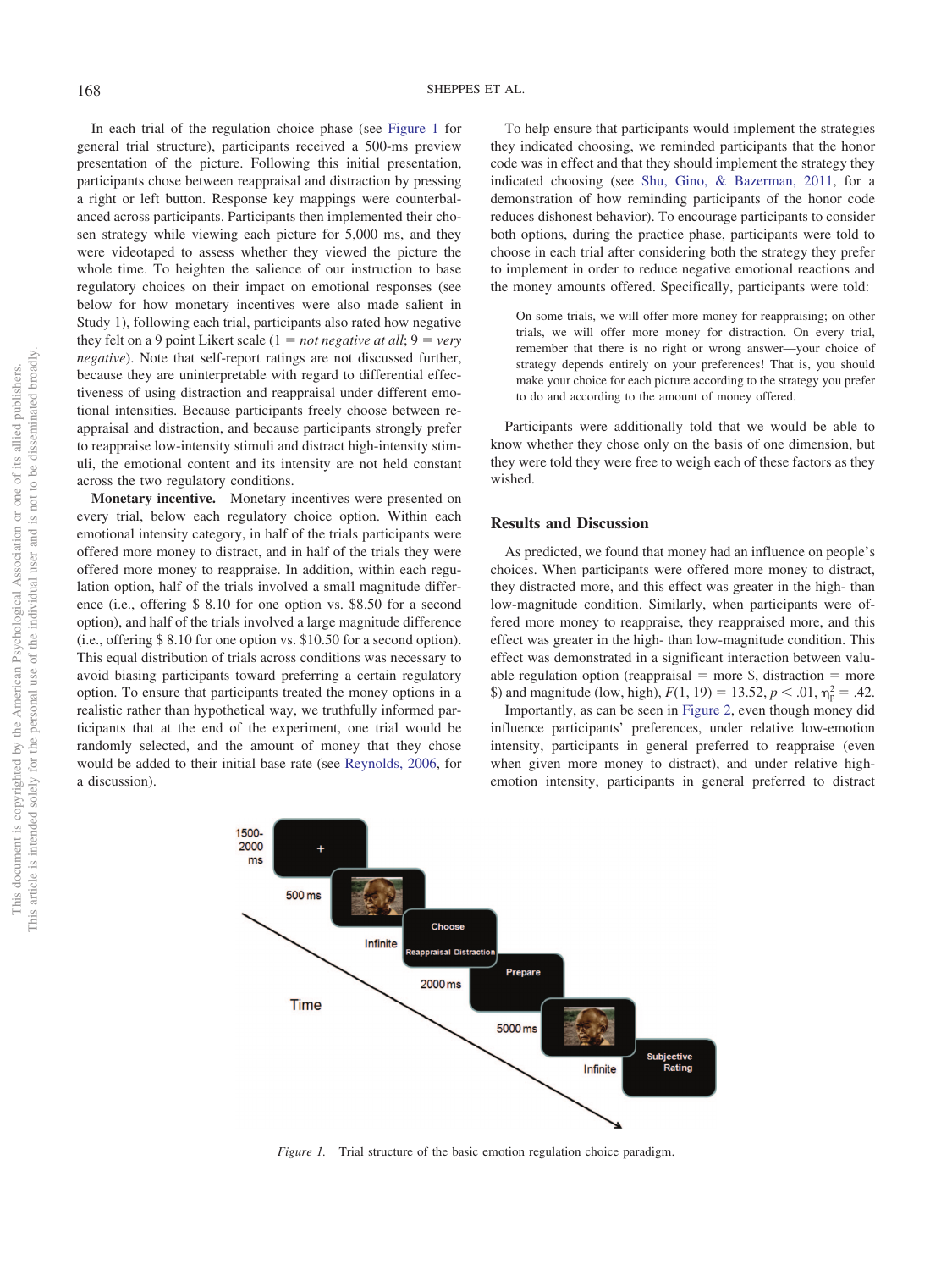

<span id="page-6-0"></span>*Figure 2.* Study 1: Proportion of distraction choice for emotional intensity (low, high), valuable regulation option (distraction, reappraisal), and payment magnitude (small, big). Bars represent standard error of the mean.

(even when given more money to reappraise),  $F(1, 20) = 47.51$ ,  $p < .00001$ ,  $\eta_p^2 = .71$ . Furthermore, even when participants were offered a high monetary magnitude to distract relative lowintensity stimuli, they still chose to reappraise  $48\%$  (*SE* = 7.1%) of the time, and when participants were offered a high-monetary magnitude to reappraise relative high-intensity stimuli, they still chose to distract 55% ( $SE = 6.3\%$ ) of the time. This significant emotion intensity main effect was not qualified by higher order interactions (all  $Fs < 3.07$ ,  $ps > .09$ ).

This study permits two major conclusions. First, we were able to show that external incentive functions as a potent reinforcer that is capable of shifting people's regulatory preferences. Specifically, when a certain regulatory option was offered more money, there was an increase in choosing this option with a stronger influence in the high-magnitude condition. Second, and more importantly, the inability of money to reverse participants' preference to reappraise relative low-emotional intensity stimuli and distract relative high-emotional intensity stimuli provides compelling evidence for the robustness of people's regulatory preferences under differential emotional demands.

#### **Study 2**

#### **Testing Cognitive Determinants of Regulation Choice**

Emotion regulation may be viewed as being composed of several sequential cognitive processes that include generation, implementation, and maintenance [\(Kalisch, 2009;](#page-16-21) [Ochsner & Gross,](#page-17-19) [2008\)](#page-17-19). Generation involves finding an adequate regulatory option that will function as an alternative to the original emotional stimulus. The generation process of different regulatory strategies can vary in complexity. Because the generation process precedes the implementation of a chosen strategy, generation complexity is an important factor that likely affects the choice process.

In our account, distraction involves an early attentional disengagement from emotional processing via the production of unrelated neutral thoughts. By contrast, reappraisal involves attending to emotional information and only changing it at a late semantic meaning stage. Our account is influenced by classic theories of selective attention that suggest that a late selection modulation is more complex than an early selection modulation because in the former, more information is gathered about the stimulus prior to the late modulation (e.g., [Pashler, 1998\)](#page-17-8). Specifically in the present case, distraction involves generating relatively simple and unrelated alternatives to the emotional information stream (e.g., thinking of simple geometric shapes or of performing daily chores). By contrast, when emotional information is attended, it is followed by a potent appraisal that strongly influences a final response (see [Gross & Barrett, 2011, for a review](#page-16-22) on appraisal theories of emotion). Therefore, the generation of an alternative reappraisal has to compete and override an original potent emotional appraisal.

Recent supporting electrophysiological [\(Thiruchselvam et al.,](#page-18-12) [2011\)](#page-18-12) and neuroimaging studies (e.g., [Kanske, Heissler, Schon](#page-16-23)[felder, Bongers, & Wessa, 2011;](#page-16-23) [McRae et al., 2010\)](#page-17-17) have shown that distraction blocks emotional processing at an early attentional stage and that reappraisal only modulates emotional processing after an emotional appraisal has been formed and undergone some elaboration. These findings are consistent with the idea that the generation process in reappraisal is more complex than in distraction.

If one of the factors governing emotion regulation choice is the relative complexity of the generation stage of two candidate emotion regulation strategies, simplifying the generation process should increase reappraisal choice. To test this possibility, two groups of participants chose between reappraisal and distraction. One group generated the regulation strategies for themselves (*selfgenerated group*, who received instructions that were identical to those described in the General procedure of Study 1 and to [Shep-](#page-18-5)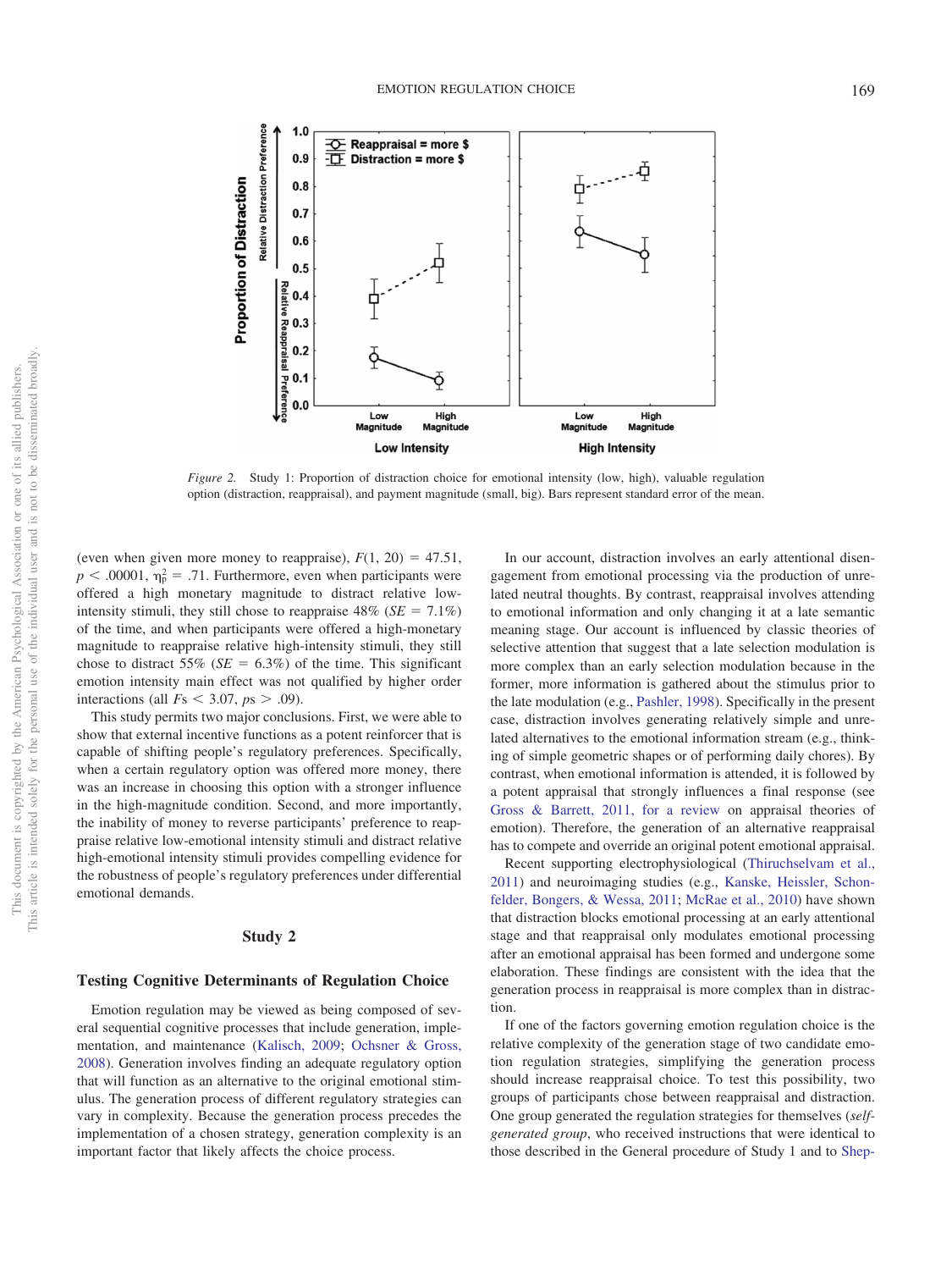[pes et al., 2011,](#page-18-5) thus functioning as a replication to our basic emotion intensity findings). For a second group, we generated both regulatory options (*experimenter-generated group*). These participants were still asked to choose between strategies, but they were instructed to implement the specific reappraisal or distraction that the experimenter had generated for them.

#### **Method**

Participants. Thirty participants (15 women) participated in the study for course credit or monetary compensation. Three participants were excluded from all analyses due to failure to comply with instructions.

**Stimuli.** We used a set of 30 emotional pictures, $2$  including 15 relative low-intensity pictures (mean arousal  $=$  4.99, mean valence  $= 3.41$ ) and 15 relative high-intensity pictures (mean arousal  $= 6.02$ , mean valence  $= 2.01$ ). Relative low-intensity pictures were significantly different in their IAPS normative values of valence and arousal dimensions from relative high-intensity pictures (both  $Fs > 10.35$ ,  $ps < .01$ ). At the same time, pictures had similar diverse content and were relatively similar in valence and arousal to the pictures used in Study 1.

**Procedure.** The procedure was identical to the General procedure of Study 1 except for the following changes. To help limit experimental demand, we used a between-subject design. For the participants in the experimenter-generated group, in each trial, participants saw beneath the two regulation choice options a short description of a generated distraction and reappraisal. Participants were still instructed to freely choose between both strategies, but they were instructed to implement their chosen strategy as written. The distractions and reappraisals we created were based on dominant and frequent responses participants gave for these pictures in previous studies (e.g., [Sheppes et al., 2011,](#page-18-5) Study 2). Specifically, the distraction options we provided for participants involved concrete examples of generic categories that constitute very common daily chores (e.g., "Think about taking a shower") and experiences (e.g., "Imagine yourself climbing up the stairs") in people's lives. Similarly, the reappraisal options also involved concrete examples of generic categories that people frequently use in daily life such as a potential for improvement (e.g., "She is alive and medics are on the scene to help her") or finding deeper meaning ("This woman saved her son by scarifying her life"). This procedure was carried out in an effort to provide distraction and reappraisal options that do not vary in personal relevance. Note that we provided regulatory descriptions for both strategies in an effort to obscure our hypothesis of increased reappraisal preference.

## **Results and Discussion**

As predicted, we found that facilitating the generation process increased the choice of reappraisal. Specifically, in the experimenter-generated group, participants generally chose reappraisal  $61.0\%$  (*SE* = 2.3%) of the time, relative to the selfgenerated group, who chose reappraisal  $54.4\%$  ( $SE = 2.1\%$ ) of the time,  $F(1, 26) = 4.24$ ,  $p < .05$ ,  $\eta_p^2 = .14$ . This increase in reappraisal choice was found across the relative low- and highemotional intensity, as there was no indication of a Group  $\times$ Emotional Intensity interaction,  $F(1, 26) < 1$ . It bears noting that in both groups, we replicated the emotional intensity main effect, according to which participants distracted more (or reappraised less) under relative high-emotional intensity relative to relative low-emotional intensity,  $F(1, 26) = 47.7$ ,  $p < .00001$ ,  $\eta_p^2 = .65$ .

The results of this study demonstrate the importance of one cognitive determinant of emotion regulation choice, namely, the complexity of generating distraction versus reappraisal. Specifically, our results show that when the generation process is facilitated for participants, they choose reappraisal more frequently. These results suggest that when individuals consider which strategy to use for a given emotional stimulus, their decisions are influenced by how complex it is to generate each of the two regulation strategies.

## **Study 3**

## **Testing Motivational Determinants of Regulation Choice**

Emotion regulation strategies can be applied to achieve one of two major motivational goals (see [Tamir, 2009, for a review\)](#page-18-0). *Hedonic regulatory goals* refer to a motivation to engage in emotion regulation in order to feel less negative or more positive in the near or immediate term. *Instrumental regulatory goals* involve a motivation to engage in emotion regulation in order to achieve one's long-term goals. In some situations, such as when one will not encounter an emotional stimulus again, the only motive that is relevant is the hedonic motive, which aims for achieving short-term relief. At other times, however, if emotional stimuli will be encountered again, the instrumental motive that aims for long-term adaptation is likely to become relevant.

According to our conceptual framework, distraction, which involves early disengagement from emotional information before it is represented and processed in working memory, offers short-term relief, but it results in an unchanged response to repeated encounters of the same emotional situation. By contrast, reappraisal, which involves engagement with emotional information and reinterpretation of it, is well suited for long-term adaptation of emotional stimuli that are encountered multiple times [\(Kross & Ayduk,](#page-17-7) [2008;](#page-17-7) [Thiruchselvam et al., 2011;](#page-18-12) [Wilson & Gilbert, 2008\)](#page-18-11).

In the present study, we manipulated types of goals by instructing one group of participants to choose according to the strategy that would make them feel less negative while seeing the picture (the immediate hedonic goal, which also functions as a replication to [Sheppes et al., 2011\)](#page-18-5). A second group was instructed to choose the strategy that would make them feel less negative when they encountered the same stimulus again without an option to regulate it. Our expectation was that activating the longer term instrumental goal would increase participants' choice of reappraisal.

## **Method**

Participants. Twenty-two participants (13 women) participated in the study for course credit or monetary compensation.

<sup>&</sup>lt;sup>2</sup> The codes of the IAPS images used in each emotional intensity category are as follows: LOW INTENSITY: 1110, 1275, 2590, 2722, 2753, 6200, 6211, 6840, 9041, 9190, 9230, 9404, 9471, 9480, 9530; HIGH INTENSITY: 2205, 3010, 3051, 2101, 3110, 3170, 3350, 6212, 6350, 6415, 9040, 9253, 9265, 9400, 9921.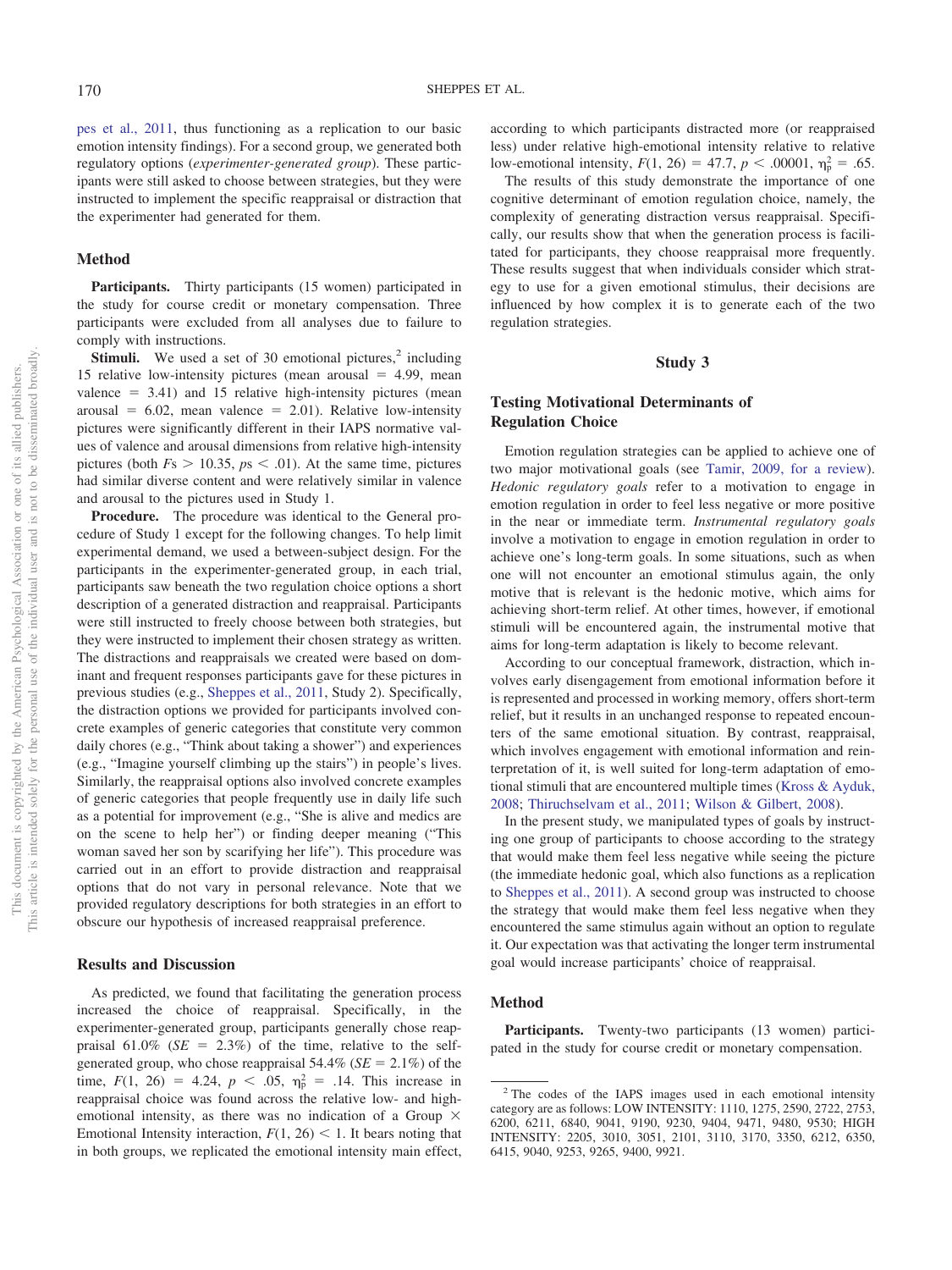**Stimuli.** In this study, we used 30 pictures<sup>3</sup> that were different from those used in Study 2 but had similar intensity levels. Specifically, participants made regulatory choices to 15 relative low-intensity pictures (mean arousal  $= 5.01$ , mean valence  $=$ 3.41) and 15 relative high-intensity pictures (mean arousal  $= 6.12$ , mean valence  $= 1.99$ ). Pictures were significantly different in the normative IAPS ratings on valence and the arousal dimensions (both  $Fs > 19.01$ ,  $ps < .001$ ). Following the regulation choice phase, all participants viewed all the pictures again with the instruction to simply watch each picture naturally (without engaging in regulation).

**Procedure.** The procedure was identical to the General procedure described in Study 1 except for the following changes: Participants were randomly assigned to one of two conditions. In the *immediate goal condition*, participants were told to consider for each picture both strategies and pick the one that would make them feel less negative. In the *long-term goal condition*, participants were told that they would encounter all pictures again later in the study and that in the subsequent viewing, they would be asked to naturally watch pictures.

### **Results and Discussion**

As expected, we found that forming a long-term motivational goal increased reappraisal choice. Specifically, in the long-term group, participants chose reappraisal  $62.3\%$  ( $SE = 2.8\%$ ) of the time, relative to the immediate goal group, who chose reappraisal 52.5% (*SE* = 2.5%) of the time,  $F(1, 20) = 6.91$ ,  $p < .02$ ,  $\eta_p^2 =$ .26. This increase in reappraisal choice was found across the relative low- and high-emotional intensity, as there was no indication of a Group  $\times$  Emotional Intensity interaction,  $F(1, 20)$ 1.31, *ns*. In both groups, we replicated the emotional intensity main effect, such that participants distracted more under relative high-emotional intensity relative to low-emotional intensity, *F*(1, 20) = 158.3,  $p < .000001$ ,  $\eta_p^2 = .89$ .

This study revealed that when individuals have a goal to improve their mood in the short term, they predominantly reappraise low-emotional intensity stimuli and distract high-emotional intensity stimuli. Importantly, reappraisal choice increases when individuals assume they will have more than one exposure to an emotional stimulus and are given a goal to improve their mood in the long term. The fact that the goal was manipulated between subjects and that participants were aware of only one type of goal mitigates (but does not completely eliminate) concerns about demand characteristics.

Consistent with our framework, distraction seems to be preferred when the aim is short-term relief, but strategies like reappraisal are increasingly preferred when the aim is long-term affective adaptation, which requires attending to and understanding emotional events.

## **Part II**

## **An Underlying Mechanism for Emotion Regulation Choice**

In the previous section, we established that emotional (Study 1), cognitive (Study 2), and motivational (Study 3) factors affect individuals' preferences between two regulation strategies that

modulate emotional responding at an early attentional stage (distraction) or a late semantic meaning stage (reappraisal). We now turn to the issue of the mechanisms that underlie emotion regulation choice.

According to our framework in some circumstances, a healthy regulatory choice process requires recruiting deliberate executive control processes, which can override competing associative emotional processes. In addition, a central aspect of emotion regulation choice involves evaluating the consequences of employing early attentional *disengagement* from emotional processing (distraction) versus *engagement* with emotional processing prior to late modulation at the semantic meaning processing stage (reappraisal). In the three studies described below, we sought to better isolate the underlying mechanism and the actual weighing process in emotion regulation choice.

## **Study 4**

# **Does Emotion Regulation Choice Involve Deliberate Executive Control Processes?**

Prominent theories of self-regulation have established that the ability to recruit executive control processes in order to restrain drives, urges, and emotions is crucial to adaptive daily functioning (see [Hagger, Wood, Stiff, & Chatzisarantis, 2010, for a review\)](#page-16-24). Congruent with these theories, our conceptual account suggests that healthy individuals can recruit deliberate executive control processes that favor the use of engagement reappraisal to regulate relative low-emotional intensity responses and the use of disengagement distraction to regulate relative high-emotional intensity responses. However an alternative—and potentially more parsimonious— *associative emotional process* account would argue that the regulatory choice preference we obtained is determined directly by a basic defensive motivation system (e.g., [Bradley,](#page-15-6) [Codispoti, Cuthbet, & Lang, 2001\)](#page-15-6). This associative emotional process account would argue that as negative emotional intensity increases, it directly activates a basic defensive system to shift from preference to engagement (or sensory intake) to a preference to disengagement (or sensory rejection), which may result in an increased preference to distract. This account is highly parsimonious, as it requires only the operation of a low-level emotiongeneration process to predict regulation choice.

It is difficult to distinguish between these two accounts in a *negative* emotion context, because both predict the same outcome (i.e., reappraisal preference for low-intensity negative stimuli, and distraction preference for high-intensity stimuli). However, consider the case of down-regulation of *positive* (appetitive, desirable) stimuli. In general, the requirement to down-regulate emotions in situations that naturally induce positive feelings is more common than one would initially think. Specifically, restraining sexual desires is important for adequate interpersonal behavior (e.g., [Gailliot & Baumeister,](#page-16-25) [2007\)](#page-16-25), controlling food cravings is key to a healthy diet (e.g.,

<sup>&</sup>lt;sup>3</sup> The codes of the IAPS images used in each emotional intensity category are as follows: LOW INTENSITY: 1301, 2278, 2312, 2490, 2691, 2700, 6010, 6190, 6836, 7360, 9102, 9120, 9160, 9440, 9470; HIGH INTENSITY: 2053, 2800, 3000, 3068, 3140, 3150, 3180, 3230, 3261, 3530, 6831, 9181, 9252, 9410, 9420.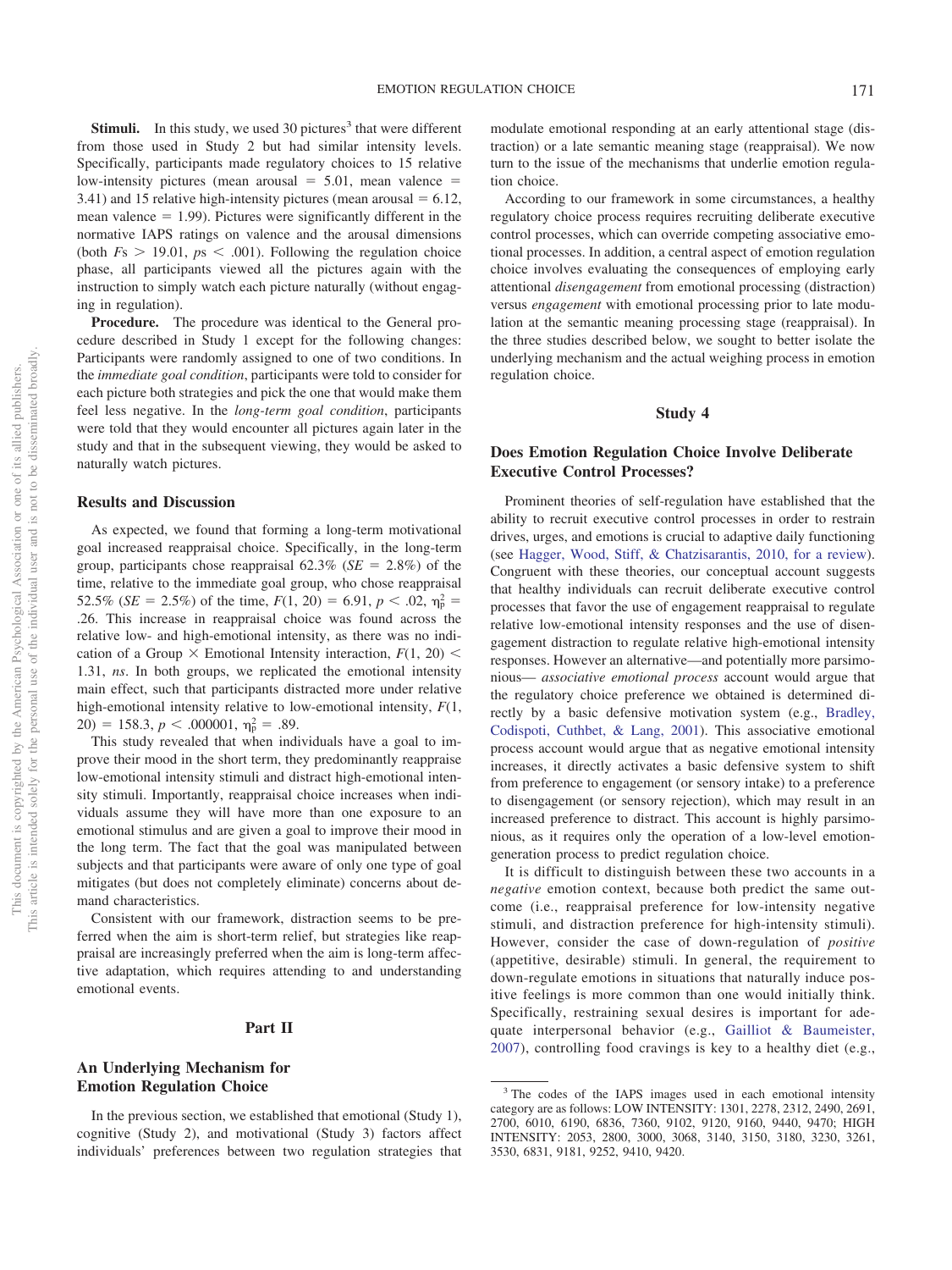[Hill & Weaver, 1991\)](#page-16-26), and even controlling excitement when your baseball team is winning may prove useful when surrounded by fans of the other team. In addition, although most previous studies have concentrated on the regulation of negative emotions, some recent studies have shown that cognitive emotion regulation strategies operate in fairly similar ways resulting in a reduction of subjective experience of positive emotions (e.g., [Gruber, Harvey, & Gross, 2012\)](#page-16-27) as well as modulation of electrocortical components that denote positive emotional processing (e.g., [Krompinger, Moser, & Simons, 2008\)](#page-17-20). Importantly for the present focus, the two accounts diverge in their predictions when down-regulation of positive stimuli is concerned.

According to an associative emotional process account, positive situations activate the appetitive motivation system, and the organism should choose to engage to a greater degree as emotional intensity increases (e.g., [Bradley, Codispoti, et al., 2001\)](#page-15-6). Although Study 1 (in which monetary incentives were used) has some bearing on this point, the valuation of external monetary rewards is achieved at least partially by secondary higher order processes. Therefore, the positive emotional pictures used in this study are from a better representative class of stimuli that are evaluated by basic emotion-generative processes. Nevertheless, this single-process prediction is valid only if one can assume that positive stimuli do not recruit a defensive response that serves a different motivational goal to regain a "no affect" homeostatic state, which predicts that an organism would choose to disengage as positive emotional intensity increases.

Existing empirical data seem to favor the recruitment of an appetitive rather than a defensive system during exposure to positive stimuli. Specifically, it was shown, for example, that male participants rate highly positive stimuli (e.g., erotica, attractive different-sex models, and highly arousing stimuli) as more interesting, that they spontaneously watch these stimuli longer, and that these characteristics result in a stronger engagement motivational response in physiological and genital systems relative to low-positive and neutral stimuli (e.g., nurturing, less attractive other-sex members; e.g., [Freund, 1963;](#page-16-28) [Imhoff et al., 2010;](#page-16-29) [Lang, Greenwald, Bradley, & Hamm, 1993;](#page-17-21) [Lippa, Patterson, & Marelich, 2010\)](#page-17-22). In addition, recent studies in our lab have asked participants to choose between pairs of emotional images on the basis of participants' desire to watch one of these stimuli for a longer period. Results indicated that most participants clearly preferred to watch high-positive stimuli relative to low-intensity or neutral images [\(Suri, Sheppes, &](#page-18-15) [Gross, 2012\)](#page-18-15). Therefore, prior research suggests that a singleprocess account should predict that an increase in positive emotional intensity would result in an increased appetitive motivation to engage.

In the study described below, we had participants make emotion regulation choices for high- and low-positive emotional intensity stimuli. Although the associative emotional process account predicts an increased engagement reappraisal preference as emotional intensity increases, our *deliberate executive control process* account suggests that underlying mechanisms of regulatory options and their consequences are weighed, and thus it predicts more disengagement choice, which blocks emotional processing early as emotional intensity increases.

## **Method**

**Participants.** Twenty-three men completed the study. One participant was excluded from all analyses because he appeared very distracted throughout the study. We only invited men for this study, because in order to elicit high-positive emotion, we had to use (among other stimuli types) erotica stimuli, which induce stronger and less controversial emotional reactions in men than women [\(Bradley, Codispoti, Sabatinelli, & Lang, 2001\)](#page-15-7).

Stimuli. A total of 34 IAPS pictures<sup>4</sup> with 17 relative lowpositive intensity pictures (mean arousal  $=$  4.67, mean valence  $=$ 6.41) and 17 relative high-intensity pictures (mean arousal  $= 6.83$ , mean valence  $= 7.26$ ) was used. Relative low-intensity pictures were significantly different in their IAPS normative ratings of valence and arousal from relative high-intensity pictures (both  $F_s > 18.95$ ,  $p_s < .001$ ). Picture content was equated when possible between emotional intensity levels and mainly included erotica, desirable food, and sports scenes stimuli.

**Procedure.** The general procedure was identical to the General procedure of Study 1 except for the following changes: In this study, participants were told that in many real-life situations, individuals are required to reduce their positive feelings. Participants were given examples regarding sexual desires, food cravings, and sports scenes, which were the pictures that we mainly used in the actual study. In both the reappraisal and distraction options, participants were told that their goal was to try to feel less positive.

## **Results and Discussion**

Consistent with our deliberate executive control process account— but contrary to the associative emotional process account—we found that the preference to choose disengagement distraction became stronger for high-57.1% ( $SE = 3.0\%$ ) relative to low-32.1% ( $SE = 4.0\%$ ) intensity positive pictures,  $F(1, 20) =$ 29.0,  $p < .0001$ ,  $\eta_p^2 = .59$ .

Although the implications of the results of the present study are limited to men, these results are important theoretically because they show that under some circumstances, people recruit deliberate executive control processes that would modulate associative emotional processes. These results show that even when a low-level emotion associative system activates an appetitive drive to engage, individuals can override this drive and choose regulatory strategies that are in contrast with the motivational system but in line with the deliberate regulation goal.

## **Study 5**

# **Is Regulation Choice Mainly Determined by Engagement-Disengagement Considerations or by Differential Effort?**

According to our framework, when individuals need to choose between reappraisal and distraction, a major factor is the strate-

<sup>4</sup> The codes of the IAPS images used in each emotional intensity category are as follows: LOW INTENSITY: 2025, 4000, 4601, 4606, 4609, 4610, 4624, 5830, 7284, 7285, 8120, 8311, 8320, 8420, 8465, 8497, 8531; HIGH INTENSITY: 4210, 4290, 4659, 4664, 4681, 4800, 4810, 5621, 5629, 7330, 7350, 8030, 8179, 8185, 8186, 8191, 8400.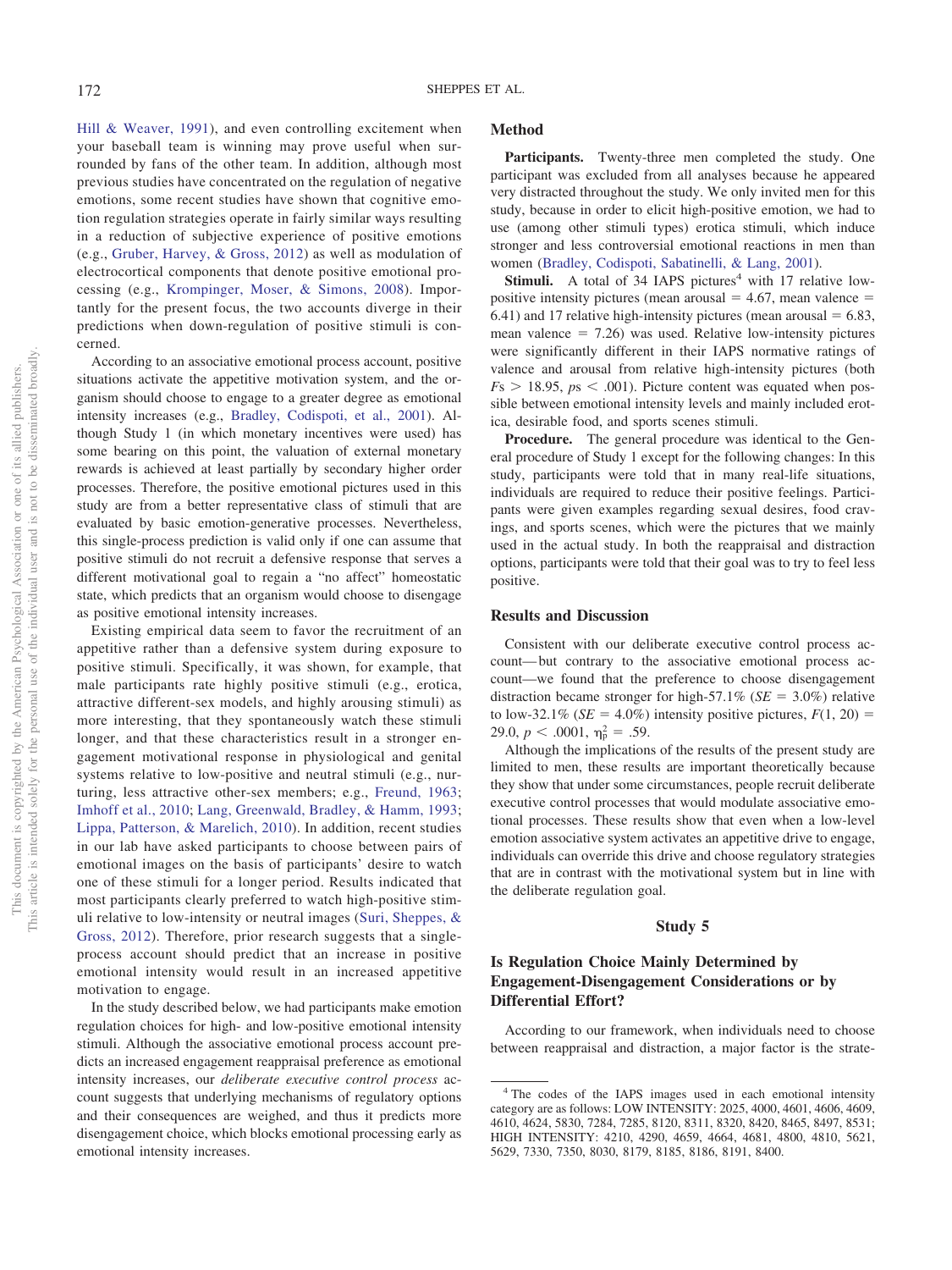gies' underlying operation and their consequences. Consider the robust effect of emotional intensity on regulation choice [\(Sheppes](#page-18-5) [et al., 2011;](#page-18-5) Studies 1, 2, and 3). According to our account, under relative low-emotional intensity, individuals prefer reappraisal, because they prefer to engage with emotional processing and to modulate emotional processing at a late semantic meaning stage, which proves successful in both the short- and long run. By contrast, under relative high-emotional intensity, individuals prefer distraction because they prefer disengaging attention early, which successfully blocks emotional processing before it gathers force [\(Sheppes & Gross, 2011;](#page-18-3) [Sheppes & Meiran, 2007;](#page-18-7) [Thiruchselvam](#page-18-12) [et al., 2011\)](#page-18-12).

Although the weighing of the engagement-disengagement dimension in regulatory choice appears to be important, it is also necessary to consider the possible role of differential cognitive effort involved in implementing reappraisal versus distraction. Specifically, distraction is considered a regulatory strategy that requires less cognitive effort relative to reappraisal, especially when dealing with potent emotional response tendencies (e.g., [Sheppes et al., 2009;](#page-18-6) [Sheppes & Meiran, 2008;](#page-18-8) see also [Sheppes &](#page-18-3) [Gross, 2011, for a review\)](#page-18-3). Accordingly, it may be that in highintensity situations, individuals prefer distraction over reappraisal mainly because distraction requires less cognitive effort than reappraisal.

There are good reasons to predict that in relative high-intensity situations, individuals would prefer to base their decision on the less effortful regulatory option. Several theoretical accounts argue that highly stressful/threatening situations deplete available resources, leading effortful regulatory options to become unavailable or undesired (see [Chajut & Algom, 2003;](#page-16-30) [Muraven & Baumeister,](#page-17-13) [2000, for reviews](#page-17-13)). Furthermore, a recent influential account has shown that across many decision-making situations, individuals show a strong preference to minimize cognitive effort [\(Kool,](#page-17-23) [McGuire, Rosen, & Botvinick, 2010\)](#page-17-23). According to this view, individuals prefer to use distraction under high-emotional intensity mainly because distraction is less effortful than reappraisal.

In our previous studies, the distraction condition was both more disengaging and less effortful than reappraisal. Therefore, to evaluate the relative contribution of engagement-disengagement and the minimization of effort in this study, we provided a strong challenge to our account by testing whether participants would still show a preference to use a more disengaging regulatory distraction even when it was clearly more effortful. In addition, because different regulation strategies such as reappraisal versus distraction differ on many different dimensions, in this study, we had participants choose between two options of the same (distraction) regulation category. Specifically, in both distraction options, we had participants perform a series of mathematical subtractions that varied in cognitive effort. One option involved subtracting 2s and another involved subtracting 7s. Previous studies have shown that performing mathematical operations functions both as a common distraction from processing emotional information and as a classic way to manipulate cognitive effort (e.g., [Erber & Tesser, 1992;](#page-16-31) [Van Dillen & Koole, 2007\)](#page-18-10).

The characteristics of this study make it possible to evaluate the centrality of minimization of effort and engagementdisengagement. Specifically, if individuals mainly prefer to minimize their effort especially when faced with high-intensity stimuli, their preference to choose the less effortful subtract 2 option should become stronger for high- relative to low-intensity stimuli. If individuals mainly choose on the basis of engagementdisengagement considerations, their preference to choose the more effortful (yet highly disengaging) subtract 7 option should become stronger for high- relative to low-intensity stimuli.

Note that central to our account is the notion that although the subtract 7 option is more effortful, it also more strongly allows disengagement from emotional processing relative to subtract 2. In line with this view, recent findings show that inducing highrelative to low-cognitive load in working memory (which involves high-cognitive effort) provides stronger disengagement or modulation of neural emotional processing (e.g., [Erk, Kleczar, & Wal](#page-16-32)[ter, 2007;](#page-16-32) [Pessoa, McKenna, Gutierrez, & Ungerleider, 2002;](#page-17-24) [Van](#page-18-16) [Dillen, Heslenfeld, & Koole, 2009\)](#page-18-16). Complimentary to this finding, [Van Dillen and Koole \(2007\)](#page-18-10) have also shown that highrelative to low-working memory load is more effective at modulating high-intensity emotional stimuli.

In order to directly estimate *cognitive effort* and *emotional modulation* in our study, we evaluated participants' actual mathematical performance in the different conditions. Specifically, we measured how many mathematical operations participants performed for each regulatory option (subtract 2, subtract 7) and for each emotional intensity level (low, high). We expected that in general, relative high-intensity stimuli would capture more attention and thus would result in less mathematical operations performed relative to low-emotional intensity. Importantly, to show differential cognitive effort, we expected participants to generally perform fewer operations for subtract 7 relative to subtract 2. To show emotional modulation, we predicted that mathematical performance in a more disengaging regulatory option would be less affected by the intensity of the emotional stimulus that is presented. Therefore, we expected that the drop in mathematical performance when relative high- versus low-intensity stimuli are presented would be *smaller* for the (highly disengaging) subtract 7 option relative to the (mildly disengaging) subtract 2 option. Although counterintuitive, our underadditive interaction prediction, in which the performance in the effortful task (subtract 7) is less affected relative to the low-effortful task (subtract 2) in the demanding high-emotional intensity condition, has previously been demonstrated (e.g., [Erk et al., 2007\)](#page-16-32).

### **Method**

Participants. Twenty-nine participants (19 women) participated in the study. Three participants were excluded from all analyses. One participant had to leave before completing the study, and the other two participants failed to comply with instructions.

**Stimuli.** The emotional pictures used were identical to those used in Study 3.

**Procedure.** The procedure was identical to the General procedure of Study 1 except for the following changes: The actual practice involved training people in subtracting 2s and 7s and then practicing choosing between these options. In every trial, after participants chose their strategy in the prepare screen, they were given a two-digit number they should subtract from. Participants were told to keep subtracting until the picture was off the screen. On the basis of pilot testing for this study, we extended the picture duration (and hence strategy implementation) from 5 to 10 s in order to allow participants to perform enough computations to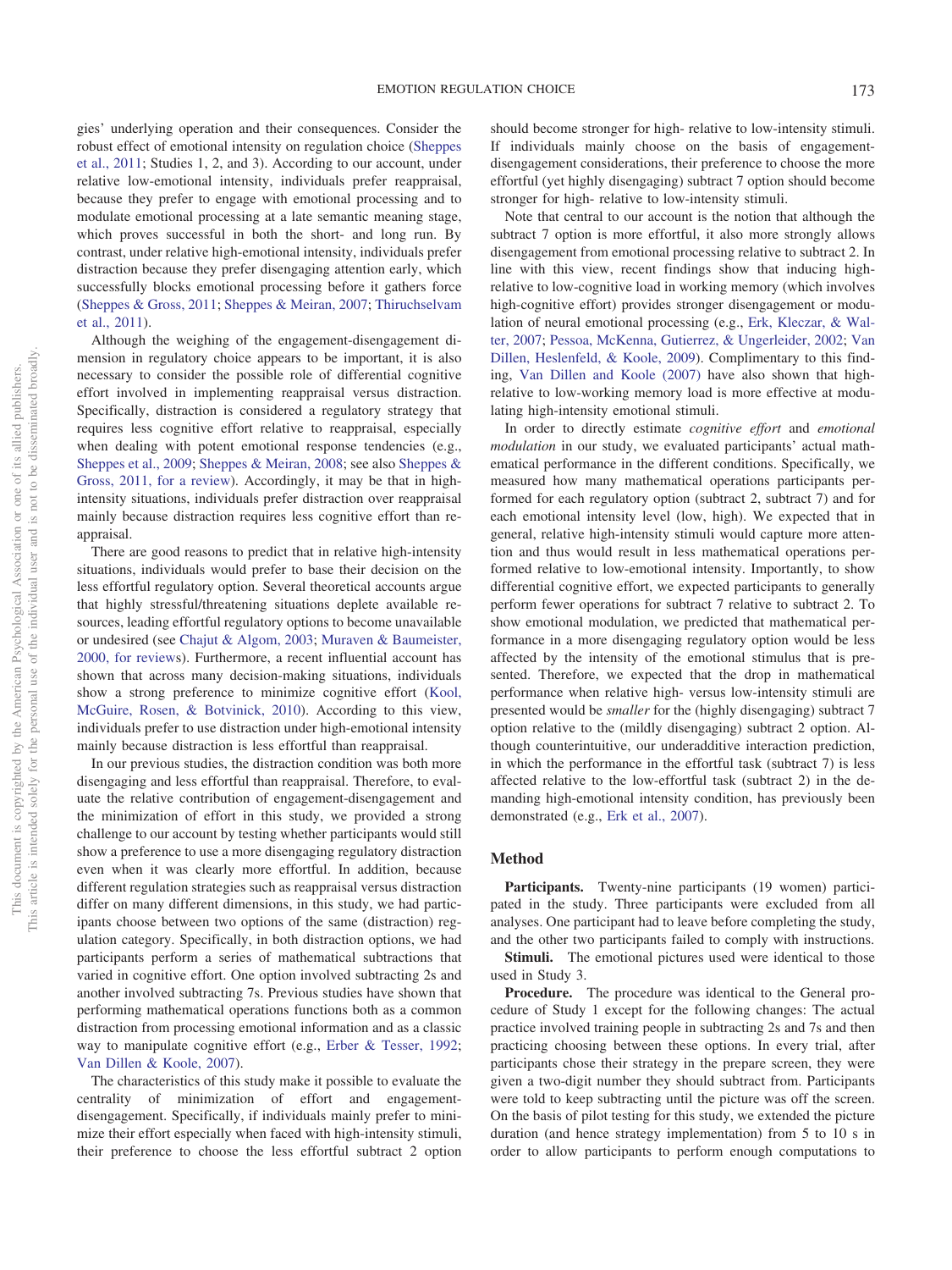estimate performance. Following picture presentation, participants entered the number that they reached and continued to the next trial. We wanted to minimize the situation in which participants reach a number smaller than zero, and we also did not want the first 7 subtraction to be an easy one. Therefore, based on piloting, the numbers participants were given were between 51 and 99, with the exception that the units digit is not 0 or 7. Lastly, as in our previous experiments, we instructed participants to choose in each trial on the basis of which option would make them feel less negative, and we further mentioned that although we wanted them to do their best on the math, we were not testing math abilities.

**Math task.** We estimated cognitive effort and emotional modulation by looking at the number of mathematical computations participants performed for each emotional intensity level (low, high) and each strategy option (subtract 2, subtract 7). Number of mathematical computations was calculated by subtracting the number participants reached at the end of each trial from the number participants received in the beginning of each trial and dividing the total by participants' choice in each trial (2 or 7). For this measure, we only used correct responses (i.e., where the resultant number had no residual). Complimentary to the number of mathematical operations measure, we also separately evaluated participants' accuracy by computing the proportion of correct responses (proportion of instances when the resultant number had a residual). This additional measure was included to check whether differences in the number of mathematical operations are due to a change in participants' response criterion (i.e., speed–accuracy trade-off: where participants emphasize responding more accurately over responding quickly) rather than actual performance.

#### **Results and Discussion**

**Strategy choice.** Supporting our conceptual framework— but not the minimization-of-effort account—we found that the preference toward the more effortful yet highly disengaging subtract 7 option became stronger for high-52.6% ( $SE = 5.26\%$ ) relative to low-32.5% (*SE* = 5.26%) intensity stimuli,  $F(1, 25) = 6.93$ ,  $p <$ .02,  $\eta_{\rm p}^2 = .22$ .

**Math performance.** As predicted, differential cognitive effort was demonstrated in finding that participants generally performed fewer mathematical operations,  $F(1, 20) = 50.62$ ,  $p < .00001$ ,  $m_p^2 = .72$ , and were less accurate,  $F(1, 21) = 18.26$ ,  $p < .001$ ,  $\eta_{\rm p}^2$  = .47, in the subtract 7 option relative to the subtract 2 option (see [Figure 3a](#page-11-0) and 3b). Importantly, our *emotional modulation* prediction, which argues that mathematical performance in the highly disengaging subtract 7 option is less affected by emotional intensity relative to the mildly disengaging subtract 2 option, was also supported. Specifically, we found a significant two-way interaction between emotional intensity (low, high) and regulation strategy (subtract 2, subtract 7), where the drop in the number of mathematical operations performed in the relative high- versus low-intensity stimuli was smaller for the highly disengaging subtract 7 option relative to the mildly disengaging subtract 2 option,  $F(1, 20) = 4.79, p < .05, \eta_p^2 = .19$  (see [Figure 3a](#page-11-0)). This is unlikely to be the result of a floor effect in the subtract 7 option, because the number of mathematical operations in the low- and high-emotional intensity conditions was significantly higher than zero (both  $t_s$ ) 3.33,  $ps < .00001$ ).



<span id="page-11-0"></span>*Figure 3.* Study 5: A: Number of mathematical operations and B: accuracy (percent correct) by emotional intensity (low, high), and strategy chosen (subtract 2, subtract 7). Bars represent standard error of the mean.

**Low Intensity** 

**High Intensity** 

In order to see whether this difference in mathematical performance was due to participants' change in response criterion, we separately evaluated accuracy. The complimentary two-way interaction between emotion intensity and regulation strategy was marginally significant,  $F(1, 21) = 2.87$ ,  $p = .10$ ,  $\eta_p^2 = .12$ . Although we are hesitant to interpret a nonsignificant result, the trend of this interaction is consistent with our disengagement hypothesis and in contrast with a speed–accuracy trade-off trend. Specifically, the trend in means showed that for the subtract 2 option, there was a small decrement in performance in the highversus low-intensity condition, and for the subtract 7 option, there was actually a slight improvement (see [Figure 3b](#page-11-0)).

The results of this study are important because the preference to disengage and block emotional processing early under high intensity was observed even when the more disengaging option was clearly more effortful (see also [Kessler, Shencar, & Meiran, 2009,](#page-17-25) who showed that individuals spontaneously prefer to switch from an easy to effortful task). We do not argue that cognitive effort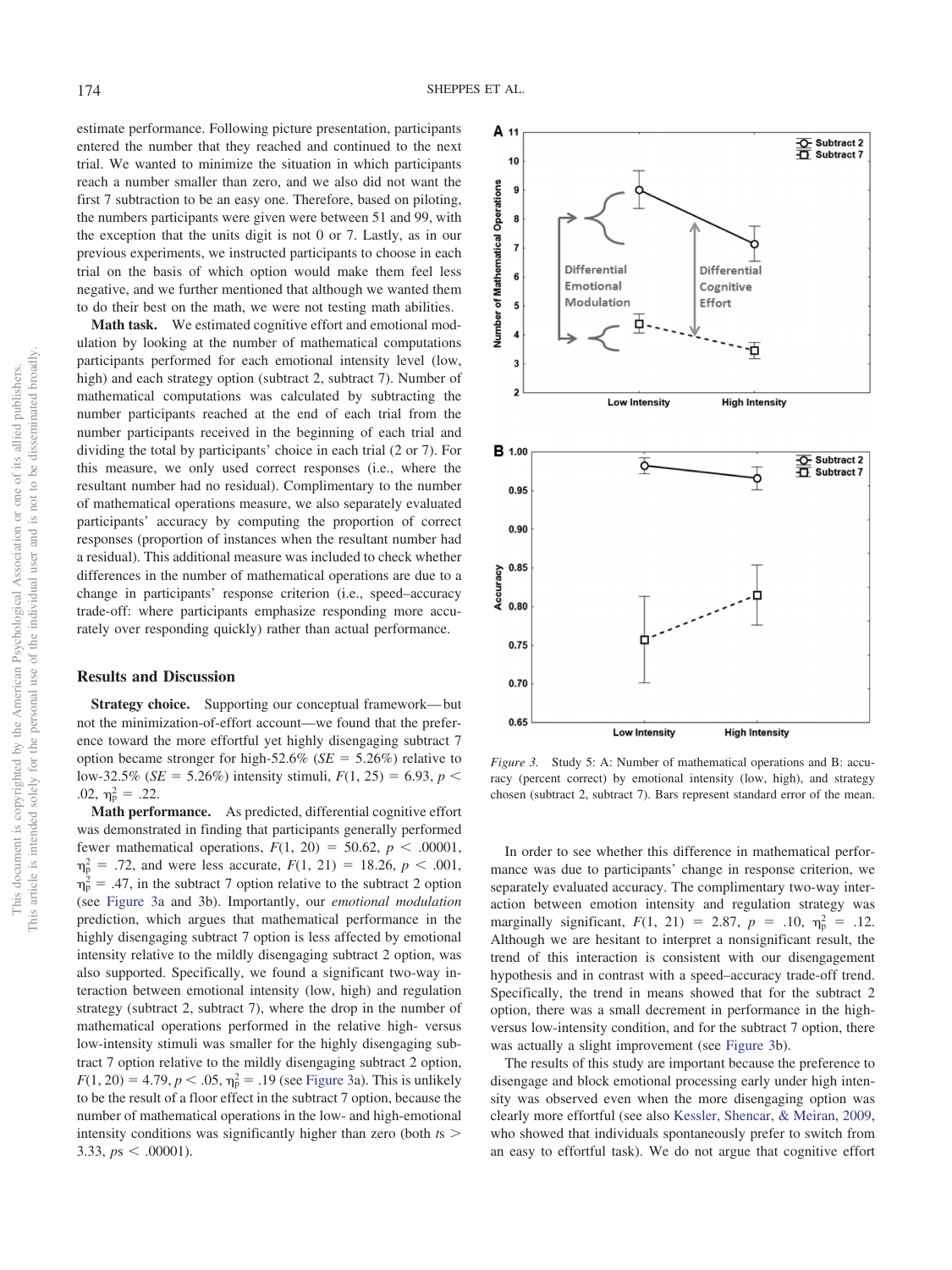does not play any role in determining regulation choice; however, the present finding likely underestimates the centrality of the engagement-disengagement dimension, because the subtract 7 condition used in this study is highly demanding and effortful. In line with this view, findings from Studies 1, 2, and 3 show that, in general, participants choose reappraisal (the effortful option) more than the easier option (distraction). Therefore, these results suggest that under relative high-emotional intensity, individuals are not depleted or unmotivated to perform effortful tasks and thus retreat to use easier regulatory options.

Furthermore, in this study we showed that the subtract 7 option is highly disengaging by demonstrating that actual mathematical performance is less affected by emotional intensity relative to a mildly disengaging subtract 2 option. According to our account, the subtract 7 option is an effortful disengaging regulatory option involving high-working memory load that blocks emotional information from being processed and thus affecting actual mathematical performance to a lesser extent relative to the mildly disengaging subtract 2 option (see also [Erk et al., 2007;](#page-16-32) [Pessoa et al., 2002;](#page-17-24) [Van Dillen et al., 2009\)](#page-18-16).

Finally, by letting people choose between two regulatory options of the same (distraction) strategy, we have shown that the engagement-disengagement dimension is not exclusive to comparisons between reappraisal versus distraction. This result is important as it helps ruling out alternative interpretations of differential choice preferences when contrasting two strategies that differ in more than one dimension.

## **Study 6**

# **Underlying Mechanism in Regulatory Choices of Different Types of Reappraisal**

The goal of this study was to provide empirical evidence for the importance of engagement/disengagement in regulatory choices that involve late semantic meaning selection—reappraisal. In general, reappraisal is considered an engagement regulation strategy. Nevertheless, changing the semantic meaning of an emotional event via cognitive reappraisal can be achieved in more than one way (see [McRae, Ciesielski, & Gross, 2012;](#page-17-26) [Ochsner & Gross,](#page-17-19) [2008, for reviews](#page-17-19)).

In the studies we have presented thus far, we have concentrated on a type of situation-focused reappraisal in which the meaning of ongoing events is reinterpreted [\(Moser, Most, & Simons, 2010;](#page-17-27) [Ochsner et al., 2004\)](#page-17-28). We have chosen this focus because we have wanted to provide a clear contrast term to disengagement distraction. In the present study, we wished to use the recent elaborations put forth by [McRae and colleagues \(2012\)](#page-17-26) and contrast our engagement situation-focused reappraisal with another situationfocused reappraisal that is considered more disengaging to test whether the engagement-disengagement dimension we have previously identified is central in regulatory decisions that involve late selection emotional processing modulation.

More specifically, we contrasted our original engagement reappraisal option with a second situation-focused "reality challenge" reappraisal in which the emotional situation is construed as fake or not real (e.g., [McRae et al., 2012\)](#page-17-26). Whereas engagement reappraisal involves understanding and elaborating on emotional consequences in order to change them, in reality challenge reappraisal, disengagement is apparent because consequences are simply not considered, and the basic authenticity of the event is being questioned.

On the basis of our account, we predicted that the preference for the more disengaging reality challenge would increase for highrelative to low-emotional intensity stimuli. However, prior to conducting the main study, it was important to provide converging evidence for findings from Study 5 by showing that the preference to choose reality challenge under high-emotional intensity relative to low-emotional intensity is not mainly driven by effort considerations. Specifically, if, on average, high-emotional intensity images seem less real than low-emotional intensity images, a stronger preference to choose reality challenge for high-emotional images may reflect preference for the less effortful option rather than a preference for the more disengaging option.

To that end, we ran a preliminary study with 18 Hebrewspeaking participants (14 women) from Tel Aviv University who participated in the study for course credit (materials were translated from English by G. S., who is fluent in both languages). In a first stage, participants were trained to form reality challenge reappraisals. In the actual study, participants were shown 30 images (15 relative high- and 15 relative low-emotion intensity images identical to those used in Studies 3 and 4 and to the main study described below). In each trial, participants were asked to make a reality challenge reappraisal, followed by a rating of how effortful was it to think that the picture was fake or staged  $(1 = not$ *at all*;  $9 = \text{very \, effortful}$ . Results indicated that forming reality challenge reappraisals for high-emotional intensity images (*M* 4.48,  $SE = 0.36$ ) was significantly more effortful relative to low-emotional intensity images ( $M = 2.94$ ,  $SE = 0.22$ ),  $F(1,$  $17$ ) = 20.07,  $p < .001$ ,  $\eta_p^2 = .54$ , with 89% of our sample (16/18) showing this trend. Therefore, demonstrating in the main study that the preference toward reality challenge reappraisal would increase for high- relative to low-intensity images would support an increased preference to disengage from emotional processing despite increased effort.

## **Method**

**Participants.** Eighteen German-speaking participants (14 women) from the University of Salzburg participated in the study for course credit.

Stimuli. The emotional pictures used were identical to those used in Studies 3 and 4.

**Procedure.** Materials were translated from English by J. B., who is fluent in both languages and who is experienced in conducting emotion regulation studies. The General procedure was identical to Study 1 with the exception that reality challenge was used instead of distraction. Specifically, following [McRae et al.](#page-17-26) [\(2012\),](#page-17-26) participants were taught to view emotional pictures as fake or staged (e.g., Hollywood makeover).

#### **Results and Discussion**

Consistent with our engagement-disengagement prediction, we found that the preference to choose the disengaging reality challenge reappraisal became stronger for relative high-65.9% (*SE* 3.1%) relative to low-35.6% ( $SE = 3.6\%$ ) intensity pictures,  $F(1, 1)$  $17) = 33.99, p < .0001, \eta_{p}^{2} = .67.$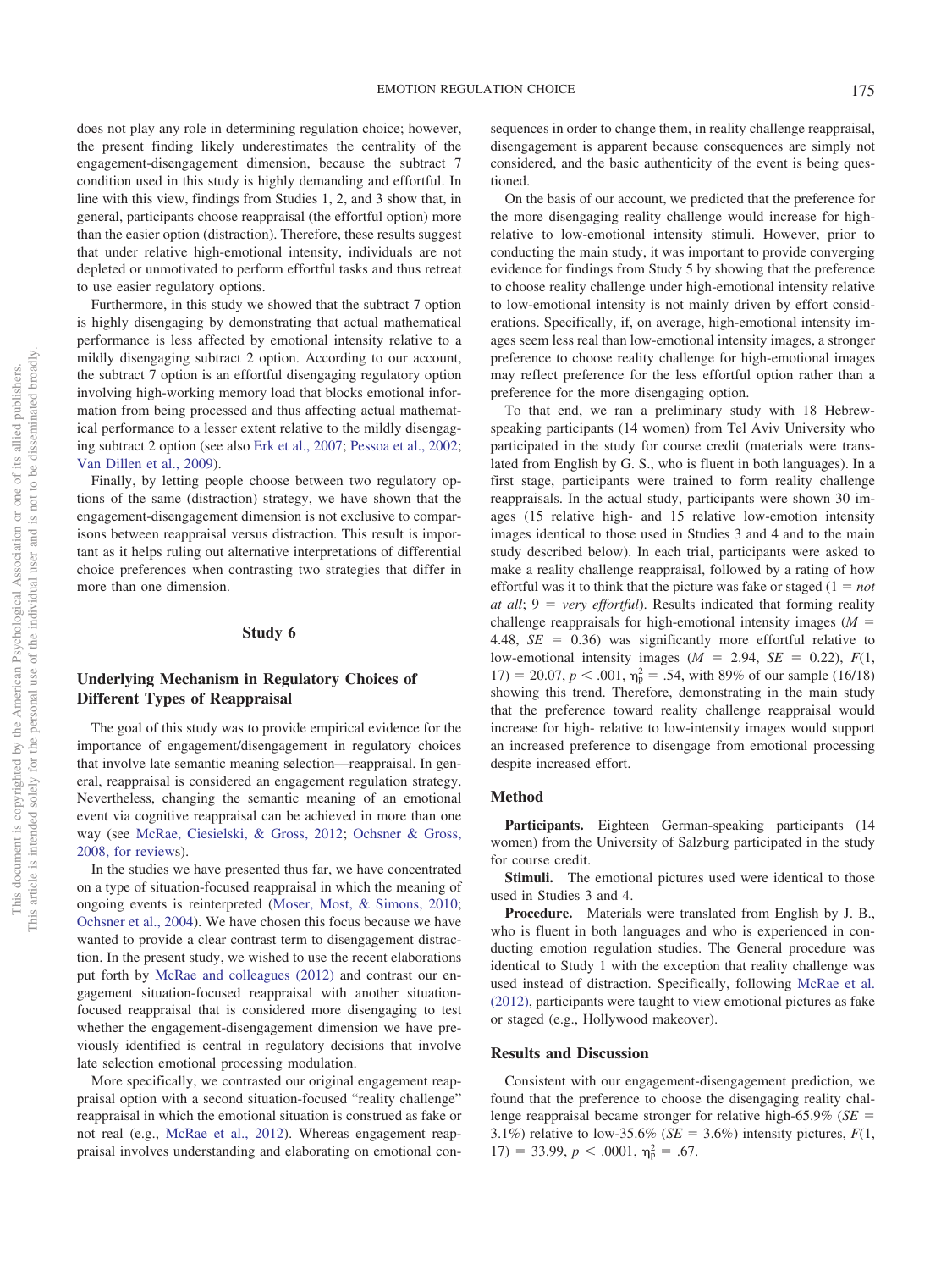The results of the present study lend further support to the premise that the underlying mechanism for the switch in regulation choice preference when facing relative low- versus high-intensity stimuli is the engagement-disengagement dimension. Specifically, we have shown that holding the regulation strategy constant (reappraisal) while manipulating the level of engagement/disengagement resulted in greater preferences for the engagement reappraisal type when faced with relative low-emotional intensity stimuli and the disengagement reappraisal type when faced with relative high-intensity stimuli. These results were obtained despite findings from a preliminary study showing that participants rated that it was more effortful to form reality challenge under highrelative to low-intensity stimuli. Together, the results of Studies 5 and 6 suggest that our previous regulation choice preference results with reappraisal and distraction may be best explained by the underlying engagement-disengagement dimension.

#### **General Discussion**

One domain of choice behavior that is vital to general functioning and yet virtually unexplored is the regulation choices individuals make to control their emotional environment [\(Kashdan &](#page-16-6) [Rottenberg, 2010\)](#page-16-6). Building on our new conceptual framework [\(Sheppes & Gross, 2011,](#page-18-3) [2012\)](#page-18-4), we sought to provide and test a systematic account of emotion regulation choice.

Our first goal was to provide a more complete test of our account by evaluating core emotional, cognitive, and motivational determinants of emotion regulation choice (Studies 1–3). Specifically, in Study 1, the robustness of the effect of emotional intensity on regulatory choice was demonstrated in finding that the tendency to reappraise relative low-intensity stimuli and to distract relative high-intensity stimuli [\(Sheppes et al., 2011\)](#page-18-5) was preserved even when participants were offered money to choose differently. In Study 2, a cognitive determinant of regulation choice was demonstrated in finding that facilitating the generation of regulation strategies resulted in an increased preference for reappraisal, which naturally involves a complex cognitive-generation process relative to distraction. In Study 3, a motivational determinant of regulation choice was demonstrated in finding that activating long-term goals increased reappraisal choice, which offers enduring adaptation via attending and providing alternative meaning to emotional events.

Our second goal was to clarify the mechanisms underlying the observed regulatory choice preferences (Studies  $4-6$ ). Specifically, Study 4 supported our conceptual account by showing that emotion regulation choice can be executed by deliberate executive control processes that can inhibit opposing associative emotional rewarding drives. Studies 5 and 6 showed that regulation choice mainly involves evaluating whether to engage with or disengage from emotional processing, and not general cognitive effort or other considerations that are inherent when choosing between two different regulatory options.

## **Implications for Emotion Regulation**

Emotion regulation choice provides an important extension to the general field of emotion regulation. Previous studies of emotion regulation have almost exclusively focused on the consequences of implementing different emotion regulation strategies

(see [Gross, 2007;](#page-16-7) [Koole, 2009, for reviews](#page-17-2)). Multiple studies have instructed participants to engage with different emotion regulation strategies and examined the costs and benefits associated with successful implementation. Understanding the consequences of using different regulation strategies is a crucial and important step toward a basic understanding of the basic elements of emotion regulation strategies. Our emotion regulation choice findings extend this work by illuminating a step that precedes the implementation of emotion regulation. More generally, we would argue that emotion regulatory phenomena can be viewed as involving several important stages (see [Webb, Gallo, Miles, Gollwitzer, & Sheeran,](#page-18-17) [2012,](#page-18-17) for a related framework).

The first stage is when individuals try to decide their emotion regulation goal in a particular context. Emotion regulation goals may include hedonic considerations where individuals try to minimize the experience and influence of negative emotions and maximize the experience and influence of positive emotions or instrumental considerations that help individuals achieve their long-term goals even if these goals involve experiencing negative emotions or modulating positive emotions (e.g., [Tamir, 2009,](#page-18-0) [2011, for](#page-18-1) reviews).

The second stage, which we have considered in these studies, occurs after an individual has defined his or her emotion regulation goals. When an emotion regulation goal has been activated, individuals then need to select a regulation strategy out of all the available options. Our conceptual account has highlighted some emotional, cognitive, and motivational factors that can strongly influence the regulatory choices individuals are inclined to make in any particular context.

The third stage is when individuals actually try to implement an emotion regulation strategy in order to achieve a particular emotion regulation goal. The numerous studies concentrating on this stage have clearly showed that there are many different forms of emotion regulation, many of which appear to have quite different affective, cognitive, and social consequences (e.g., [Gross &](#page-16-5) [Thompson, 2007\)](#page-16-5).

Additional stages that should also be studied occur following implementation. Specifically, many emotion regulation strategies need to be maintained in an active state over time. Recent conceptual models [\(Kalisch, 2009\)](#page-16-21) and supporting empirical findings [\(Paret et al., 2011\)](#page-17-29) suggest that whereas implementation requires selecting the strategy and updating it in working memory, maintenance recruits different processes that involve working memory and performance monitoring.

#### **Implications for Judgment and Decision Making**

Classic studies of choice behavior involve deciding between different outcomes to control one's external environment. For example, in intertemporal choice paradigms such as temporal discounting [\(Reynolds, 2006\)](#page-17-18), individuals choose between monetary incentives that can be realized at different times (e.g., \$5 today vs. \$6 tomorrow). Other studies involve deciding between different processes to control the external environment such as in mathematical strategies children use to solve math problems [\(Sieg](#page-18-18)[ler, 2005\)](#page-18-18) or the strategies adults use to solve chess problems [\(de](#page-16-33) [Groot, 1978\)](#page-16-33). Emotion regulation choice is a special case of decision making because it involves choosing between cognitive processes to control one's internal emotional environment.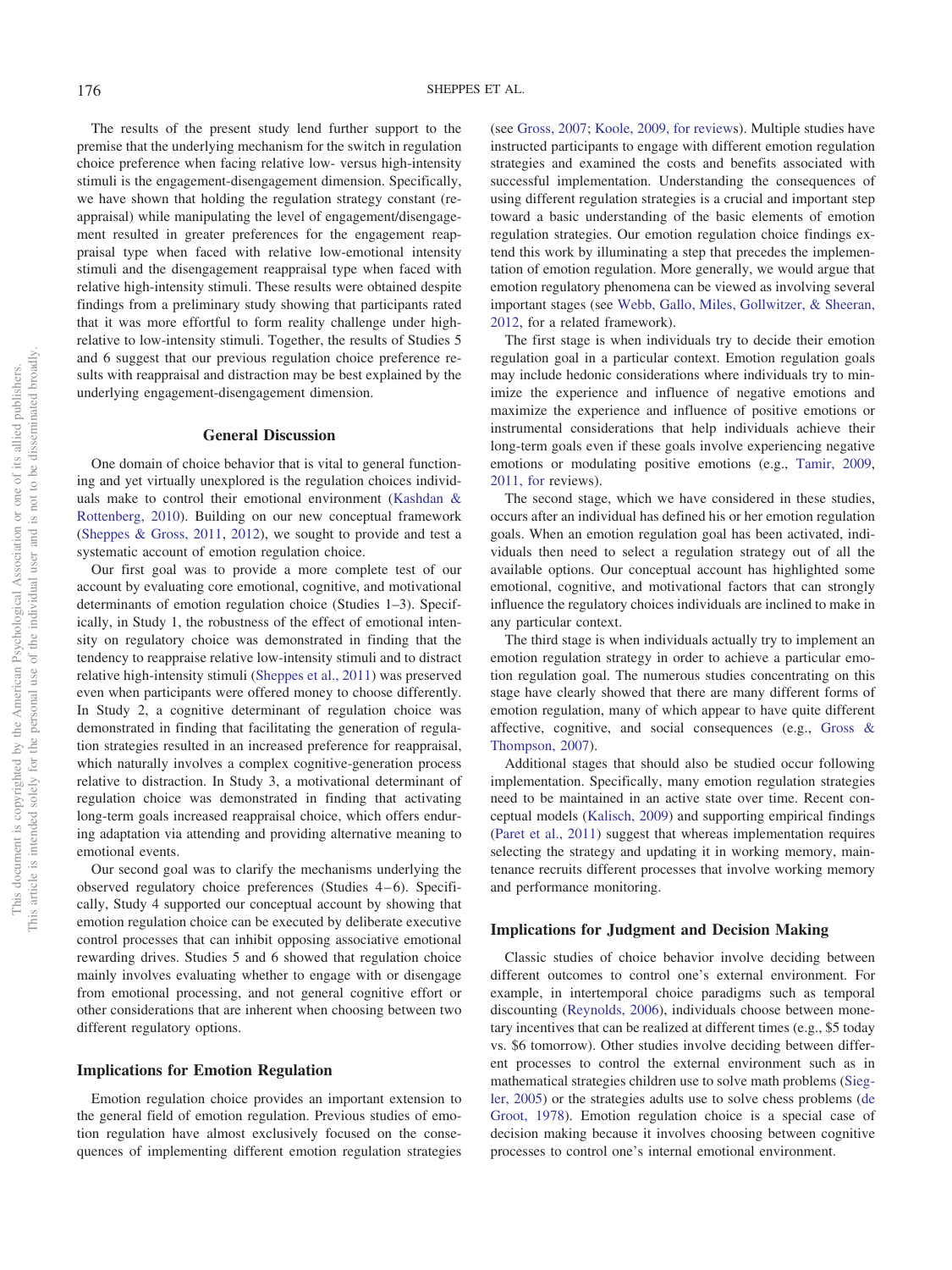Although emotion regulation choice appears to be unique in some ways, it shares basic assumptions about strategy selection with other theories. Like classic theories in decision sciences (e.g., [Payne, Bettman, & Johnson, 1988,](#page-17-30) [1993\)](#page-17-31), our account holds that a certain set of central factors (emotional, cognitive, and motivational) are likely to bias regulatory selections. In addition, just like other models highlight the role of learning (e.g., [Rieskamp, 2006;](#page-18-19) [Rieskamp & Otto, 2006\)](#page-18-20), in our account individuals may base their regulatory decisions on prior knowledge with the consequences of different strategies in different contexts.

#### **Implications for Clinical Science**

Psychological well-being is said to require flexibly adapting emotion regulation strategies to fit differing situational demands [\(Gross, 2007;](#page-16-7) [Kashdan & Rottenberg, 2010;](#page-16-6) [Watkins, 2011\)](#page-18-21). One corollary is that various forms of psychopathology might be characterized by a general restriction of psychological flexibility that results in regulatory reactions that are rigid and maladaptive. The present study adds to these theoretical models by systematically mapping the influence of several central factors on regulatory choice in healthy individuals. Understanding deviations from healthy regulatory choice can be used to understand different forms of psychopathology.

Consider, first, emotional intensity. As we have repeatedly demonstrated, healthy individuals prefer to use reappraisal with low-intensity emotional situations and distraction with highintensity situations. Deviation from this regulatory preference might be related to different psychopathologies. Specifically, deviation from choosing to disengage from very high-intensity stimuli can be seen in individuals who are prone to develop major depression. According to the response style theory, rumination involves engaging with strong emotional experiences and repeatedly thinking about their causes and consequences in an abstract and repetitive way (e.g., [Nolen-Hoeksema, 1991;](#page-17-5) [Nolen-](#page-17-6)[Hoeksema et al., 2008, for reviews](#page-17-6)). Rumination has been proved to be related to onset maintenance and relapse of depression. It is interesting that according to the same theory, a second response style that has been shown to provide an adaptive alternative to rumination when dealing with strong emotional experiences is using positive distractions (e.g., [Nolen-Hoeksema & Morrow,](#page-17-32) [1991,](#page-17-32) [1993\)](#page-17-33). Emotion regulation choice is likely to be an important target in the context of depression, because empirical studies have shown that depressed individuals are able to effectively implement distraction when instructed to (e.g., [Joormann & Siemer, 2004;](#page-16-34) [Joormann, Siemer, & Gotlib, 2007\)](#page-16-35) but that they hold a favorable view of rumination by believing that it helps understanding better the reasons for depressed mood.

A second type of deviation from the regulatory choice pattern healthy individuals show involves diverging from engaging with low-emotional intensity stimuli. Common to several anxiety disorders is a tendency to overgeneralize a disengagement or avoidance regulatory response (see [Campbell-Sills & Barlow, 2007;](#page-16-36) [Foa](#page-16-37) [& Kozak, 1986, for reviews](#page-16-37)). Avoidance usually starts in response to high-intensity emotional stimuli, but over time, it ends up spilling over to seemingly low-intensity stimuli. As pointed in our conceptual model, although disengagement strategies are helpful in providing short-term relief, they are maladaptive in the long run and can perpetuate anxiety and fears.

The second factor we have highlighted is the ease with which a regulation strategy is generated. Specifically, we saw that aiding the process of generating a regulation increased reappraisal choice. This finding may be important, as several types of psychopathologies involve a difficulty with spontaneously thinking differently about situations such as those in which individuals with obsessivecompulsive personality disorder show general rigidity in their thinking (e.g., [Mancebo, Eisen, Grant, & Rasmussen, 2005\)](#page-17-34). More broadly, these results bear on most cognitive behavioral therapies where patients are being taught ways to generate effective reappraisals (e.g., [Campbell-Sills & Barlow, 2007\)](#page-16-36). Although the final objective is to have patients generate their own regulation strategies, throughout the course of treatment, therapists introduce (or generate) alternative ways in which patients can think about upsetting events, and in this way gradually build patients' skill.

The third factor we have highlighted is the goals individuals have when choosing to regulate their emotions. We have found that forming a goal to provide long-term adaptation to emotional events that repeat leads to increased reappraisal choice. Furthermore, in order to pursue the long-term goal that facilitates choosing to reappraise, one needs to override the short-term goal of experiencing immediate relief via disengagement distraction. Overriding short-term goals in order to pursue long-term goals has been considered as a central feature in healthy adaptation, and impairments in this ability have been linked to various psychopathologies including addictions and eating disorders such as bulimia (see [Heatherton & Baumeister, 1991;](#page-16-38) [Vohs & Baumeister, 2011,](#page-18-22) for comprehensive reviews).

## **Limitations and Future Directions**

In this article, we have provided a systematic account of emotion regulation choice. In doing so, we have evaluated the influence of emotional, cognitive, and motivational determinants and begun to clarify the mechanisms that underlie emotion regulation choice. We believe this framework suggests a number of research directions.

First, we have provided evidence that emotional, cognitive, and motivational factors influence emotion regulation choice. Specifically, we have examined the influence of one emotional (emotional intensity), one cognitive (generation of a strategy), and one motivational (short- vs. long-term goals) determinant of emotion regulation choice. Although these factors appear important, future studies should evaluate the influence of the many additional factors that are likely to influence regulatory preference. To illustrate, consider the fact that availability of cognitive resources is likely to influence individuals' regulatory choices. Specifically, a temporary state of self-control resource depletion (e.g., [Muraven &](#page-17-13) [Baumeister, 2000\)](#page-17-13) is likely to lead individuals to prefer strategies like distraction that provide short-term relief. Because self-control has been linked to many important behaviors (e.g., [Baumeister,](#page-15-8) [Vohs, & Tice, 2007\)](#page-15-8), including making nonemotional choices [\(Vohs et al., 2008\)](#page-18-23), studying how additional factors such as how ego depletion affects regulatory choice is an important future research direction.

Second, in the present set of studies, we used pictorial stimuli to induce differing levels of emotional intensity. To induce highemotional intensity, picture content was somewhat limited with themes that mainly represent threat, human suffering, and mutila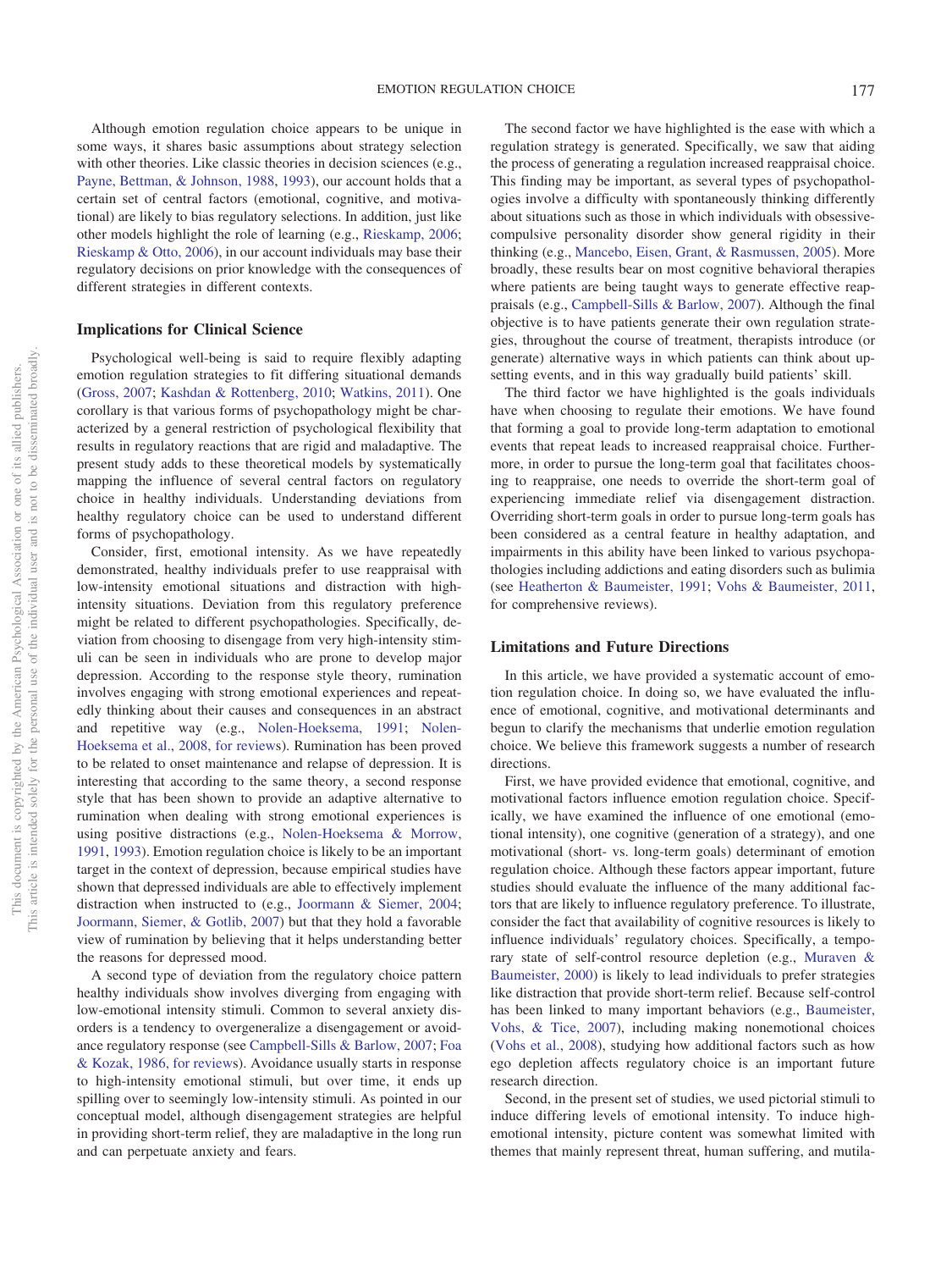<span id="page-15-7"></span>tions. It is important to note that although the contents of the intense images we used are not encountered on a daily basis, the high prevalence of road accidents and hospital visits make the exposure to such stimuli more frequent. Importantly, increasingly on the Internet and in the media people are exposed to images of the kind we used (e.g., the execution of Gaddafi, or the civil war in Syria). In addition and more generally, although different psychopathologies clearly revolve around specific themes, because the IAPS reliably induces potent emotional experiences, it has been informative in studies with clinical populations whose psychopathology is characterized by intense emotional responses such as anxiety disorders (e.g., [Shah, Klumpp, Angstadt, Nathan, & Phan,](#page-18-24) [2009\)](#page-18-24) and mood disorders (e.g., [Johnstone, van Reekum, Urry,](#page-16-39) [Kalin, & Davidson, 2007\)](#page-16-39). Nevertheless, future studies should use multiple emotional contents when evaluating the determinants and consequences of emotion regulation choice.

Third, we have mainly focused on regulatory choices between reappraisal and distraction. Although distraction and reappraisal are considered classic disengagement and engagement strategies [\(Parkinson & Totterdell, 1999\)](#page-17-3), and although they are widely used in everyday life, studies of choices between other emotion regulation strategies are urgently needed. In everyday life, individuals are not only choosing between distraction and reappraisal but rather from many more regulatory options. In the Clinical Implications section above, we have discussed several emotion regulation strategies individuals with psychopathologies tend to use. To date, however, there has not been a single study in which choice of regulation strategies that are generally considered maladaptive has been evaluated. Specifically, future studies should evaluate the conditions that promote preferring strategies like rumination or suppression, which are at the hallmark of many psychopathologies.

Fourth, the goals of the present study were to generally characterize the influence of different factors on emotion regulatory choice. Findings from this and our recent study [\(Sheppes et al.,](#page-18-5) [2011\)](#page-18-5) have shown relatively large effect sizes and effects that were observed in the majority of our participants. Nevertheless, it is quite clear that studying individual differences in emotion regulation choice is crucial. Recent relevant studies have shown that individual differences in the ability to modify emotions are tightly linked to long-term adaptation (e.g., [Bonanno et al., 2004;](#page-15-4) [West](#page-18-9)[phal et al., 2010\)](#page-18-9). Therefore, future studies should evaluate how multiple individual differences can moderate the influence of central factors on emotion regulation choice.

Fifth, in our conceptual account, we have suggested that healthy individuals are able to choose between regulatory options in a manner that is congruent with strategies' cost and benefit profiles or with what is considered to be effective. Our findings have also shown that at least in some cases, emotion regulation choice involves recruiting executive control resources that can override competing emotional processes. Nevertheless, multiple demonstrations in general decision-making studies have shown the boundaries of human reasoning and the extensive use of relatively effortless heuristics that do not always lead to optimal outcomes (e.g., [Tversky & Kahneman, 1974\)](#page-18-25). Accordingly, future studies should investigate situations in which individuals' regulatory choices are determined by simple heuristics that do not necessarily lead to the best outcome. We believe that in cases in which a certain regulatory option is either very dominant or its adaptive consequences are counterintuitive may lead people to adopt strategies that are not in their best interest. In a related vein, our studies have focused on deliberate and conscious regulatory choices. Although conscious regulation strategies have been a major focus in the field of emotion regulation, and although they are an integral part of daily functioning and many cognitive behavioral therapies targeting emotion dysregulation (e.g., [Linehan, 1993\)](#page-17-35), many emotion regulation choices are likely to be determined implicitly and without deliberate control. Similarly, the regulatory weighing process we described may equally be determined implicitly, as multiple studies have impressively demonstrated the complex computations that can be achieved via unconscious goal pursuit [\(Bargh,](#page-15-9) [Gollwitzer, Lee-Chai, Barndollar, & Trotschel, 2001;](#page-15-9) [Williams,](#page-18-26) [Bargh, Nocera, & Gray, 2009\)](#page-18-26).

Finally, our conceptual emotion regulation choice account [\(Sheppes & Gross, 2011\)](#page-18-3) was originally formulated to explain differences in the effectiveness of implementing emotion regulation strategies. In the present studies, we have demonstrated additional links between certain regulatory choices and outcomes. Nevertheless, future studies should make stronger connections between the developing studies on emotion regulation choice and the well-established studies on the consequences of regulation implementation. For example, studies should evaluate whether the effectiveness of implementing a given strategy is moderated by an ability to override default regulatory choice preferences. At the same time, future studies in emotion regulation choice should use multiple levels of analysis that combine the concurrent assessment of the effectiveness of a chosen regulatory strategy.

## **References**

- <span id="page-15-0"></span>Aldao, A., Nolen-Hoeksema, S., & Schweizer, S. (2010). Emotion regulation strategies across psychopathology: A meta-analytic review. *Clinical Psychology Review, 30,* 217–237. [doi:10.1016/j.cpr.2009.11.004](http://dx.doi.org/10.1016/j.cpr.2009.11.004)
- <span id="page-15-1"></span>Altamirano, L. J., Miyake, A., & Whitmer, A. J. (2010). When mental flexibility facilitates cognitive control: Beneficial side effects of ruminative tendencies on goal maintenance. *Psychological Science, 21,* 1377–1382. [doi:10.1177/0956797610381505](http://dx.doi.org/10.1177/0956797610381505)
- <span id="page-15-9"></span>Bargh, J. A., Gollwitzer, P. M., Lee-Chai, A., Barndollar, K., & Trotschel, R. (2001). The automated will: Nonconscious activation and pursuit of behavioral goals. *Journal of Personality and Social Psychology, 81,* 1014 –1027. [doi:10.1037/0022-3514.81.6.1014](http://dx.doi.org/10.1037/0022-3514.81.6.1014)
- <span id="page-15-8"></span>Baumeister, R. F., Vohs, K. D., & Tice, D. M. (2007). The strength model of self-control. *Current Directions in Psychological Science, 16,* 351– 355. [doi:10.1111/j.1467-8721.2007.00534.x](http://dx.doi.org/10.1111/j.1467-8721.2007.00534.x)
- <span id="page-15-5"></span>Blechert, J., Sheppes, G., Di Tella, C., Williams, H., & Gross, J. J. (2012). See what you think: Reappraisal modulates behavioral and neural responses to social stimuli. *Psychological Science, 23,* 346 –353.
- <span id="page-15-3"></span>Bonanno, G. A. (2005). Resilience in the face of potential trauma. *Current Directions in Psychological Science, 14,* 135–138. [doi:10.1111/j.0963-](http://dx.doi.org/10.1111/j.0963-7214.2005.00347.x) [7214.2005.00347.x](http://dx.doi.org/10.1111/j.0963-7214.2005.00347.x)
- <span id="page-15-2"></span>Bonanno, G. A., & Keltner, D. (1997). Facial expressions of emotion and the course of conjugal bereavement. *Journal of Abnormal Psychology, 106,* 126 –137. [doi:10.1037/0021-843X.106.1.126](http://dx.doi.org/10.1037/0021-843X.106.1.126)
- <span id="page-15-4"></span>Bonanno, G. A., Papa, A., Lalande, K., Westphal, M., & Coifman, K. (2004). The importance of being flexible: The ability to both enhance and suppress emotional expression predicts long-term adjustment. *Psychological Science, 15,* 482– 487. [doi:10.1111/j.0956-7976.2004](http://dx.doi.org/10.1111/j.0956-7976.2004.00705.x) [.00705.x](http://dx.doi.org/10.1111/j.0956-7976.2004.00705.x)
- <span id="page-15-6"></span>Bradley, M. M., Codispoti, M., Cuthbert, B. N., & Lang, P. J. (2001). Emotion and motivation I: Defensive and appetitive reactions in picture processing. *Emotion, 1,* 276 –298. [doi:10.1037/1528-3542.1.3.276](http://dx.doi.org/10.1037/1528-3542.1.3.276)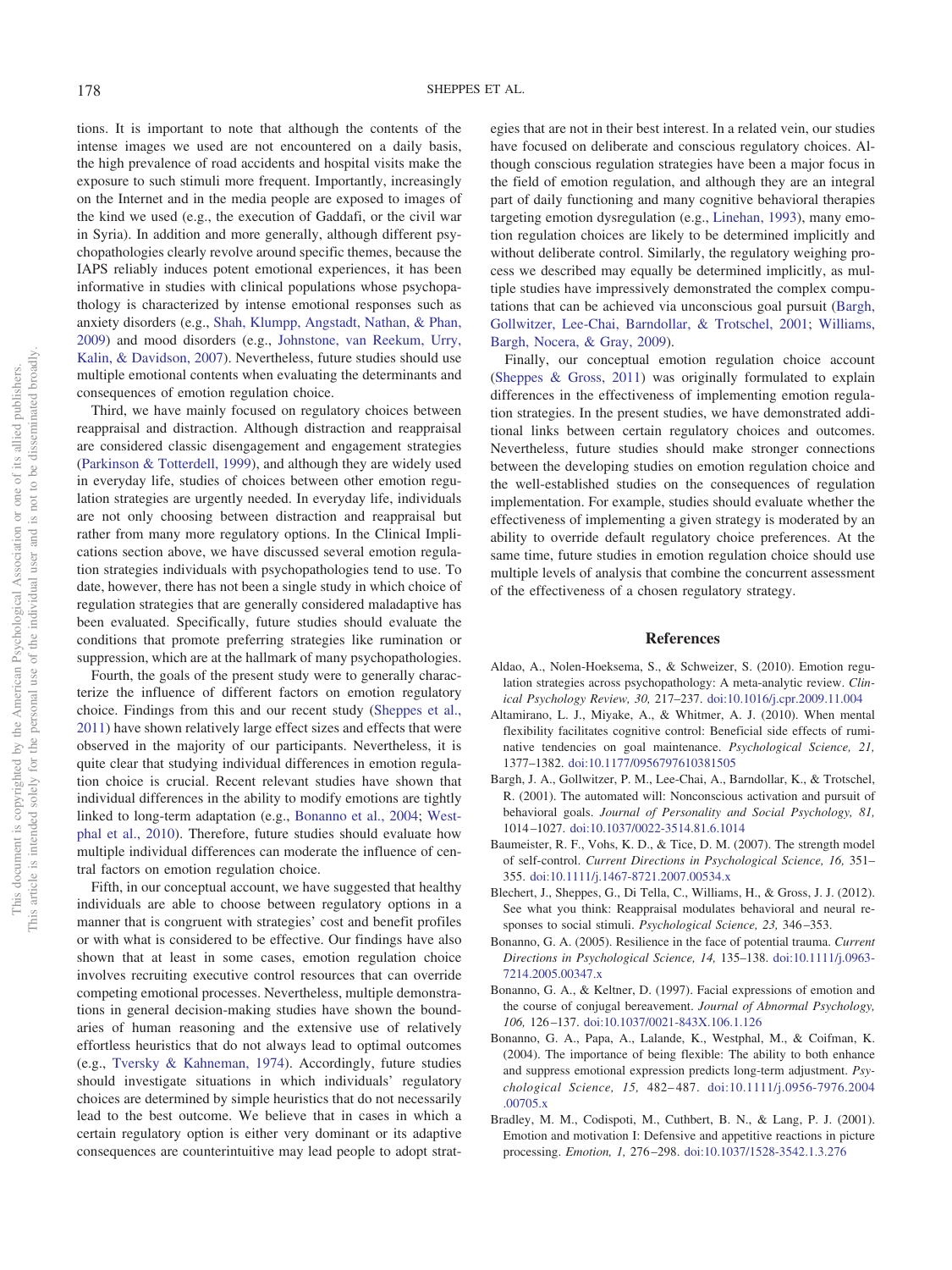- <span id="page-16-6"></span>Bradley, M. M., Codispoti, M., Sabatinelli, D., & Lang, P. J. (2001). Emotion and motivation II: Sex differences in picture processing. *Emotion, 1,* 300 –319. [doi:10.1037/1528-3542.1.3.300](http://dx.doi.org/10.1037/1528-3542.1.3.300)
- <span id="page-16-10"></span>Butler, E. A., Lee, T. L., & Gross, J. J. (2007). Emotion regulation and culture: Are the social consequences of emotion suppression culturespecific? *Emotion, 7,* 30 – 48. [doi:10.1037/1528-3542.7.1.30](http://dx.doi.org/10.1037/1528-3542.7.1.30)
- <span id="page-16-36"></span>Campbell-Sills, L., & Barlow, D. H. (2007). Incorporating emotion regulation into conceptualizations and treatments of anxiety and mood disorders. In J. J. Gross (Ed.), *Handbook of emotion regulation* (pp. 542–559). New York, NY: Guilford Press.
- <span id="page-16-30"></span>Chajut, E., & Algom, D. (2003). Selective attention improves under stress: Implications for theories of social cognition. *Journal of Personality and Social Psychology, 85,* 231–248. [doi:10.1037/0022-3514.85.2.231](http://dx.doi.org/10.1037/0022-3514.85.2.231)
- <span id="page-16-0"></span>Damasio, A. R. (1999). *The feeling of what happens: Body and emotion in the making of consciousness*. New York, NY: Harcourt Brace.
- <span id="page-16-33"></span>de Groot, A. D. (1978). *Thought and choice in chess* (2nd ed.). The Hague, the Netherlands: Mouton Publishers.
- <span id="page-16-20"></span>Delgado, M. R., Labouliere, C. D., & Phelps, E. A. (2006). Fear of losing money? Aversive conditioning with secondary reinforcers. *Social Cognitive and Affective Neuroscience, 1,* 250 –259. [doi:10.1093/scan/nsl025](http://dx.doi.org/10.1093/scan/nsl025)
- <span id="page-16-14"></span>Dillon, D. G., Ritchey, M., Johnson, B. D., & LaBar, K. S. (2007). Dissociable effects of conscious emotion regulation strategies on explicit and implicit memory. *Emotion, 7,* 354 –365. [doi:10.1037/1528-3542.7.2](http://dx.doi.org/10.1037/1528-3542.7.2.354) [.354](http://dx.doi.org/10.1037/1528-3542.7.2.354)
- <span id="page-16-15"></span>Dunning, J. P., & Hajcak, G. (2009). See no evil: Directed visual attention modulates the electrocortical response to unpleasant images. *Psychophysiology, 46,* 28 –33. [doi:10.1111/j.1469-8986.2008.00723.x](http://dx.doi.org/10.1111/j.1469-8986.2008.00723.x)
- <span id="page-16-31"></span>Erber, R., & Tesser, A. (1992). Task effort and the regulation of mood: The absorption hypothesis. *Journal of Experimental Social Psychology, 28,* 339 –359. [doi:10.1016/0022-1031\(92\)90050-T](http://dx.doi.org/10.1016/0022-1031%2892%2990050-T)
- <span id="page-16-32"></span>Erk, S., Kleczar, A., & Walter, H. (2007). Valence-specific regulation effects in a working memory task with emotional context. *NeuroImage, 37,* 623– 632. [doi:10.1016/j.neuroimage.2007.05.006](http://dx.doi.org/10.1016/j.neuroimage.2007.05.006)
- <span id="page-16-37"></span>Foa, E. B., & Kozak, M. J. (1986). Emotional processing of fear: Exposure to corrective information. *Psychological Bulletin*, 99, 20-35. [doi:](http://dx.doi.org/10.1037/0033-2909.99.1.20) [10.1037/0033-2909.99.1.20](http://dx.doi.org/10.1037/0033-2909.99.1.20)
- <span id="page-16-17"></span>Foti, D., & Hajcak, G. (2008). Deconstructing reappraisal: Descriptions preceding arousing pictures modulate the subsequent neural response. *Journal of Cognitive Neuroscience, 20,* 977–988. [doi:10.1162/jocn.2008](http://dx.doi.org/10.1162/jocn.2008.20066) [.20066](http://dx.doi.org/10.1162/jocn.2008.20066)
- <span id="page-16-28"></span>Freund, K. (1963). A laboratory method of diagnosing predominance of homo- and hetro-erotic interest in the male. *Behaviour Research and Therapy, 1,* 85–93. [doi:10.1016/0005-7967\(63\)90012-3](http://dx.doi.org/10.1016/0005-7967%2863%2990012-3)
- <span id="page-16-25"></span>Gailliot, M. T., & Baumeister, R. F. (2007). Self-regulation and sexual restraint: Dispositionally and temporarily poor self-regulatory abilities contribute to failures at restraining sexual behavior. *Personality and Social Psychology Bulletin, 33,* 173–186. [doi:10.1177/](http://dx.doi.org/10.1177/0146167206293472) [0146167206293472](http://dx.doi.org/10.1177/0146167206293472)
- <span id="page-16-3"></span>Gross, J. J. (1998). The emerging field of emotion regulation: An integrative review. *Review of General Psychology, 2,* 271–299. [doi:10.1037/](http://dx.doi.org/10.1037/1089-2680.2.3.271) [1089-2680.2.3.271](http://dx.doi.org/10.1037/1089-2680.2.3.271)
- <span id="page-16-4"></span>Gross, J. J. (2001). Emotion regulation in adulthood: Timing is everything. *Current Directions in Psychological Science, 10,* 214 –219. [doi:10.1111/](http://dx.doi.org/10.1111/1467-8721.00152) [1467-8721.00152](http://dx.doi.org/10.1111/1467-8721.00152)
- <span id="page-16-9"></span>Gross, J. J. (2002). Emotion regulation: Affective, cognitive, and social consequences. *Psychophysiology, 39,* 281–291. [doi:10.1017/](http://dx.doi.org/10.1017/S0048577201393198) [S0048577201393198](http://dx.doi.org/10.1017/S0048577201393198)
- <span id="page-16-7"></span>Gross, J. J. (Ed.). (2007). *Handbook of emotion regulation*. New York, NY: Guilford Press.
- <span id="page-16-8"></span>Gross, J. J. (2010). The future's so bright, I gotta wear shades. *Emotion Review, 2,* 212–216. [doi:10.1177/1754073910361982](http://dx.doi.org/10.1177/1754073910361982)
- <span id="page-16-22"></span>Gross, J. J., & Barrett, L. F. (2011). Emotion generation and emotion regulation: One or two depends on your point of view. *Emotion Review, 3,* 8 –16. [doi:10.1177/1754073910380974](http://dx.doi.org/10.1177/1754073910380974)
- <span id="page-16-1"></span>Gross, J. J., Sheppes, G., & Urry, H. L. (2011a). Emotion generation and emotion regulation: A distinction we should make (carefully). *Cognition & Emotion, 25,* 765–781. [doi:10.1080/02699931.2011.555753](http://dx.doi.org/10.1080/02699931.2011.555753)
- <span id="page-16-2"></span>Gross, J. J., Sheppes, G., & Urry, H. L. (2011b). Taking one's lumps while doing the splits: A big tent perspective on emotion generation and emotion regulation. *Cognition & Emotion, 25,* 789 –793. [doi:10.1080/](http://dx.doi.org/10.1080/02699931.2011.586590) [02699931.2011.586590](http://dx.doi.org/10.1080/02699931.2011.586590)
- <span id="page-16-5"></span>Gross, J. J., & Thompson, R. A. (2007). Emotion regulation: Conceptual foundations. In J. J. Gross (Ed.), *Handbook of emotion regulation* (pp. 3–24). New York, NY: Guilford Press.
- <span id="page-16-27"></span>Gruber, J., Harvey, A. G., & Gross, J. J. (2012). When trying is not enough: Emotion regulation and the effort–success gap in bipolar disorder. *Emotion, 12,*997–1003.
- <span id="page-16-11"></span>Gupta, S., & Bonanno, G. A. (2011). Complicated grief and deficits in emotional expressive flexibility. *Journal of Abnormal Psychology, 120,* 635– 643. [doi:10.1037/a0023541](http://dx.doi.org/10.1037/a0023541)
- <span id="page-16-24"></span>Hagger, M. S., Wood, C., Stiff, C., & Chatzisarantis, N. L. D. (2010). Ego-depletion and the strength model of self-control: A meta-analysis. *Psychological Bulletin, 136,* 495–525. [doi:10.1037/a0019486](http://dx.doi.org/10.1037/a0019486)
- <span id="page-16-16"></span>Hajcak, G., Dunning, J. P., & Foti, D. (2009). Motivated and controlled attention to emotion: Time-course of the late positive potential. *Clinical Neurophysiology, 120,* 505–510. [doi:10.1016/j.clinph.2008.11.028](http://dx.doi.org/10.1016/j.clinph.2008.11.028)
- <span id="page-16-19"></span>Hajcak, G., MacNamara, A., & Olvet, D. M. (2010). Event-related potentials, emotion, and emotion regulation: An integrative review. *Developmental Neuropsychology, 35,* 129 –155. [doi:10.1080/](http://dx.doi.org/10.1080/87565640903526504) [87565640903526504](http://dx.doi.org/10.1080/87565640903526504)
- <span id="page-16-18"></span>Hajcak, G., & Nieuwenhuis, S. (2006). Reappraisal modulates the electrocortical response to negative pictures. *Cognitive, Affective, and Behavioral Neuroscience, 6,* 291–297. [doi:10.3758/CABN.6.4.291](http://dx.doi.org/10.3758/CABN.6.4.291)
- <span id="page-16-38"></span>Heatherton, T. F., & Baumeister, R. F. (1991). Binge eating as escape from self-awareness. *Psychological Bulletin, 110,* 86 –108. [doi:10.1037/0033-](http://dx.doi.org/10.1037/0033-2909.110.1.86) [2909.110.1.86](http://dx.doi.org/10.1037/0033-2909.110.1.86)
- <span id="page-16-26"></span>Hill, A. J., & Weaver, C. F. L. (1991). Food craving, dietary restraint and mood. *Appetite, 17,* 187–197. [doi:10.1016/0195-6663\(91\)90021-J](http://dx.doi.org/10.1016/0195-6663%2891%2990021-J)
- <span id="page-16-12"></span>Hübner, R., Steinhauser, M., & Lehle, C. (2010). A dual-stage two-phase model of selective attention. *Psychological Review, 117,* 759 –784. [doi:](http://dx.doi.org/10.1037/a0019471) [10.1037/a0019471](http://dx.doi.org/10.1037/a0019471)
- <span id="page-16-29"></span>Imhoff, R., Schmidt, A. F., Nordsiek, U., Luzar, C., Young, A. W., & Banse, R. (2010). Viewing time effects revisited: Prolonged response latencies for sexually attractive targets under restricted task conditions. *Archives of Sexual Behavior, 39,* 1275–1288. [doi:10.1007/s10508-009-](http://dx.doi.org/10.1007/s10508-009-9595-2) [9595-2](http://dx.doi.org/10.1007/s10508-009-9595-2)
- <span id="page-16-13"></span>Johnston, W. A., & Heinz, S. P. (1978). Flexibility and capacity demands of attention. *Journal of Experimental Psychology: General, 107,* 420 – 435. [doi:10.1037/0096-3445.107.4.420](http://dx.doi.org/10.1037/0096-3445.107.4.420)
- <span id="page-16-39"></span>Johnstone, T., van Reekum, C. M., Urry, H. L., Kalin, N. H., & Davidson, R. J. (2007). Failure to regulate: Counterproductive recruitment of top-down prefrontal-subcotrical circuitry in major depression. *The Journal of Neuroscience, 27,* 8877– 8884. [doi:10.1523/JNEUROSCI.2063-](http://dx.doi.org/10.1523/JNEUROSCI.2063-07.2007) [07.2007](http://dx.doi.org/10.1523/JNEUROSCI.2063-07.2007)
- <span id="page-16-34"></span>Joormann, J., & Siemer, M. (2004). Memory accessibility, mood regulation and dysphoria: Difficulties in repairing sad mood with happy memories? *Journal of Abnormal Psychology, 113,* 179 –188. [doi:10.1037/0021-](http://dx.doi.org/10.1037/0021-843X.113.2.179) [843X.113.2.179](http://dx.doi.org/10.1037/0021-843X.113.2.179)
- <span id="page-16-35"></span>Joormann, J., Siemer, M., & Gotlib, I. H. (2007). Mood regulation in depression: Differential effects of distraction and recall of happy memories on sad mood. *Journal of Abnormal Psychology, 116,* 484 – 490. [doi:10.1037/0021-843X.116.3.484](http://dx.doi.org/10.1037/0021-843X.116.3.484)
- <span id="page-16-21"></span>Kalisch, R. (2009). The functional neuroanatomy of reappraisal: Time matters. *Neuroscience & Biobehavioral Reviews, 33,* 1215–1226. [doi:](http://dx.doi.org/10.1016/j.neubiorev.2009.06.003) [10.1016/j.neubiorev.2009.06.003](http://dx.doi.org/10.1016/j.neubiorev.2009.06.003)
- <span id="page-16-23"></span>Kanske, P., Heissler, J., Schonfelder, S., Bongers, A., & Wessa, M. (2011). How to regulate emotion? Neural networks for reappraisal and distraction. *Cerebral Cortex, 21,* 1379 –1388. [doi:10.1093/cercor/bhq216](http://dx.doi.org/10.1093/cercor/bhq216)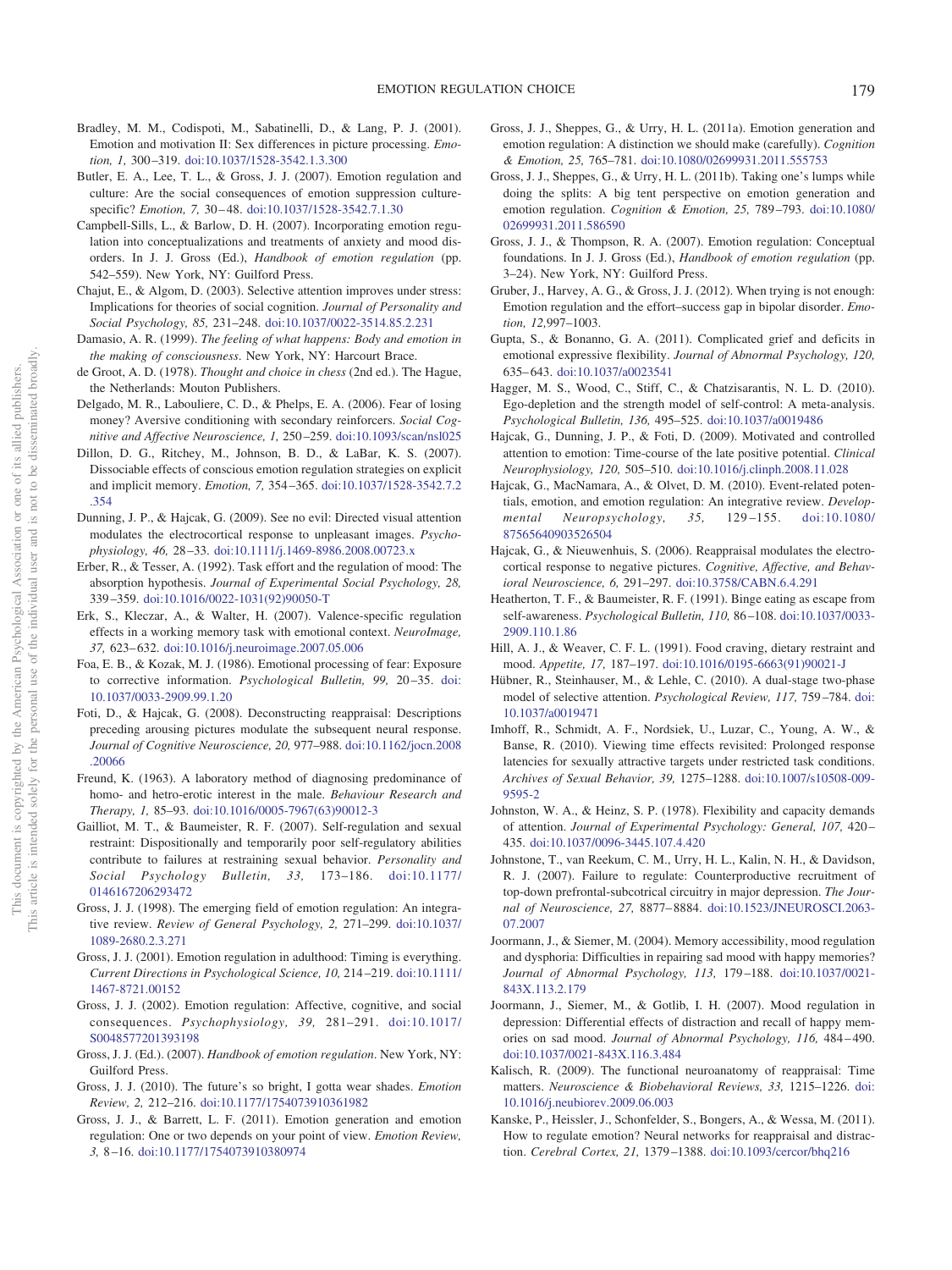- <span id="page-17-11"></span>Kashdan, T. B., & Rottenberg, J. (2010). Psychological flexibility as a fundamental aspect of health. *Clinical Psychology Review, 30,* 865– 878. [doi:10.1016/j.cpr.2010.03.001](http://dx.doi.org/10.1016/j.cpr.2010.03.001)
- <span id="page-17-25"></span>Kessler, Y., Shencar, Y., & Meiran, N. (2009). Choosing to switch: Spontaneous task switching despite associated behavioral costs. *Acta Psychologica, 131,* 120 –128. [doi:10.1016/j.actpsy.2009.03.005](http://dx.doi.org/10.1016/j.actpsy.2009.03.005)
- <span id="page-17-15"></span>Knutson, B., Adams, C. M., Fong, G. W., & Hommer, D. (2001). Anticipation of increasing monetary reward selectively recruits nucleus accumbens. *The Journal of Neuroscience, 21,* 1–5.
- <span id="page-17-23"></span>Kool, W., McGuire, J. T., Rosen, Z., & Botvinick, M. M. (2010). Decision making and the avoidance of cognitive demand. *Journal of Experimental Psychology: General, 139,* 665– 682. [doi:10.1037/a0020198](http://dx.doi.org/10.1037/a0020198)
- <span id="page-17-2"></span>Koole, S. L. (2009). The psychology of emotion regulation: An integrative review. *Cognition & Emotion, 23,* 4 – 41. [doi:10.1080/](http://dx.doi.org/10.1080/02699930802619031) [02699930802619031](http://dx.doi.org/10.1080/02699930802619031)
- <span id="page-17-20"></span>Krompinger, J. W., Moser, J. S., & Simons, R. F. (2008). Modulations of the electrophysiological response to pleasant stimuli by cognitive reappraisal. *Emotion, 8,* 132–137. [doi:10.1037/1528-3542.8.1.132](http://dx.doi.org/10.1037/1528-3542.8.1.132)
- <span id="page-17-7"></span>Kross, E., & Ayduk, O. (2008). Facilitating adaptive emotional analysis: Distinguishing distanced-analysis of depressive experiences from immersed-analysis and distraction. *Personality and Social Psychology Bulletin, 34,* 924 –938. [doi:10.1177/0146167208315938](http://dx.doi.org/10.1177/0146167208315938)
- <span id="page-17-16"></span>Lang, P. J., Bradley, B. N., & Cuthbert, B. N. (2008). *International Affective Picture System (IAPS): Affective ratings of pictures and instruction manual [Technical Rep. A-8].* Gainesville: University of Florida.
- <span id="page-17-21"></span>Lang, P. J., Greenwald, M. K., Bradley, M. M., & Hamm, A. O. (1993). Looking at pictures: Affective, facial, visceral, and behavioral reactions. *Psychophysiology, 30,* 261–273. [doi:10.1111/j.1469-8986.1993](http://dx.doi.org/10.1111/j.1469-8986.1993.tb03352.x) [.tb03352.x](http://dx.doi.org/10.1111/j.1469-8986.1993.tb03352.x)
- <span id="page-17-9"></span>Lehle, C., & Hübner, R. (2008). On-the-fly adaptation of selectivity in the flanker task. *Psychonomic Bulletin & Review, 15, 814-818*. [doi:](http://dx.doi.org/10.3758/PBR.15.4.814) [10.3758/PBR.15.4.814](http://dx.doi.org/10.3758/PBR.15.4.814)
- <span id="page-17-0"></span>Leotti, L. A., Iyengar, S. S., & Ochsner, K. N. (2010). Born to choose: The origins and value of the need for control. *Trends in Cognitive Sciences, 14,* 457– 463. [doi:10.1016/j.tics.2010.08.001](http://dx.doi.org/10.1016/j.tics.2010.08.001)
- <span id="page-17-35"></span>Linehan, M. M. (1993). *Skills training manual for treating borderline personality disorder*. New York, NY: Guilford Press.
- <span id="page-17-22"></span>Lippa, R. A., Patterson, T. M., & Marelich, W. D. (2010). Looking and longing for male and female "swimsuit models": Men are much more category specific than women. *Social Psychological and Personality Science, 1,* 238 –245. [doi:10.1177/1948550609359814](http://dx.doi.org/10.1177/1948550609359814)
- <span id="page-17-12"></span>MacNamara, A., Ochsner, K. N., & Hajcak, G. (2011). Previously reappraised: The lasting effect of description type on picture-elicited electrocortical activity. *Social Cognitive and Affective Neuroscience, 6,* 348 –358. [doi:10.1093/scan/nsq053](http://dx.doi.org/10.1093/scan/nsq053)
- <span id="page-17-34"></span>Mancebo, M. C., Eisen, J. L., Grant, J. E., & Rasmussen, S. A. (2005). Obsessive compulsive personality disorder and obsessive compulsive disorder: Clinical characteristics, diagnostic difficulties, and treatment. *Annals of Clinical Psychiatry, 17,* 197–204. [doi:10.1080/](http://dx.doi.org/10.1080/10401230500295305) [10401230500295305](http://dx.doi.org/10.1080/10401230500295305)
- <span id="page-17-1"></span>Marewski, J. N., & Schooler, L. J. (2011). Cognitive niches: An ecological model of strategy selection. *Psychological Review, 118*, 393-437. [doi:](http://dx.doi.org/10.1037/a0024143) [10.1037/a0024143](http://dx.doi.org/10.1037/a0024143)
- <span id="page-17-26"></span>McRae, K., Ciesielski, B. R. G., & Gross, J. J. (2012). Unpacking cognitive reappraisal: Goals, tactics, and outcomes. *Emotion*, 12, 250-255. [doi:](http://dx.doi.org/10.1037/a0026351) [10.1037/a0026351](http://dx.doi.org/10.1037/a0026351)
- <span id="page-17-17"></span>McRae, K., Hughes, B., Chopra, S., Gabrieli, J. J. D., Gross, J. J., & Ochsner, K. N. (2010). The neural correlates of cognitive reappraisal and distraction: An fMRI study of emotion regulation. *Journal of Cognitive Neuroscience, 22,* 248 –262. [doi:10.1162/jocn.2009.21243](http://dx.doi.org/10.1162/jocn.2009.21243)
- <span id="page-17-27"></span>Moser, J. S., Most, S., & Simons, R. F. (2010). Increasing negative emotion by reappraisal enhances subsequent attentional control: A combined

behavioral and electrophysiological study. *Cognitive, Affective and Behavioral Neuroscience, 10,* 195–207.

- <span id="page-17-13"></span>Muraven, M., & Baumeister, R. F. (2000). Self-regulation and depletion of limited resources: Does self-control resemble a muscle? *Psychological Bulletin, 126,* 247–259. [doi:10.1037/0033-2909.126.2.247](http://dx.doi.org/10.1037/0033-2909.126.2.247)
- <span id="page-17-5"></span>Nolen-Hoeksema, S. (1991). Responses to depression and their effects on the duration of depressive episodes. *Journal of Abnormal Psychology, 100,* 569 –582. [doi:10.1037/0021-843X.100.4.569](http://dx.doi.org/10.1037/0021-843X.100.4.569)
- <span id="page-17-32"></span>Nolen-Hoeksema, S., & Morrow, J. (1991). A prospective study of depression and post-traumatic stress symptoms following a natural disaster: The 1989 Loma Prieta Earthquake. *Journal of Personality and Social Psychology, 61,* 115–121. [doi:10.1037/0022-3514.61.1.115](http://dx.doi.org/10.1037/0022-3514.61.1.115)
- <span id="page-17-33"></span>Nolen-Hoeksema, S., & Morrow, J. (1993). Effects of rumination and distraction on naturally-occurring depressed mood. *Cognition & Emotion, 7,* 561–570. [doi:10.1080/02699939308409206](http://dx.doi.org/10.1080/02699939308409206)
- <span id="page-17-6"></span>Nolen-Hoeksema, S., Wisco, B. E., & Lyubomirsky, S. (2008). Rethinking rumination. Perspectives on Psychological Science, 3, 400-424. [doi:](http://dx.doi.org/10.1111/j.1745-6924.2008.00088.x) [10.1111/j.1745-6924.2008.00088.x](http://dx.doi.org/10.1111/j.1745-6924.2008.00088.x)
- <span id="page-17-19"></span>Ochsner, K. N., & Gross, J. J. (2008). Cognitive emotion regulation: Insights from social cognitive and affective neuroscience. *Current Directions in Psychological Science, 17,* 153–158. [doi:10.1111/j.1467-](http://dx.doi.org/10.1111/j.1467-8721.2008.00566.x) [8721.2008.00566.x](http://dx.doi.org/10.1111/j.1467-8721.2008.00566.x)
- <span id="page-17-14"></span>Ochsner, K. N., Ray, R. R., Hughes, B., McRae, K., Cooper, J. C., Weber, J., . . . Gross, J. J. (2009). Bottom-up and top-down processes in emotion generation: Common and distinct neural mechanisms. *Psychological Science, 20,* 1322–1331. [doi:10.1111/j.1467-9280.2009.02459.x](http://dx.doi.org/10.1111/j.1467-9280.2009.02459.x)
- <span id="page-17-28"></span>Ochsner, K. N., Ray, R. D., Robertson, E. R., Cooper, J. C., Chopra, S., Gabrieli, J. D. E., & Gross, J. J. (2004). For better or for worse: Neural systems supporting the cognitive down- and up-regulation of negative emotion. *NeuroImage, 23,* 483– 499. [doi:10.1016/j.neuroimage.2004.06](http://dx.doi.org/10.1016/j.neuroimage.2004.06.030) [.030](http://dx.doi.org/10.1016/j.neuroimage.2004.06.030)
- <span id="page-17-4"></span>Opitz, P., Gross, J. J., & Urry, H. L. (2012). Selection, optimization, and compensation in the domain of emotion regulation: Applications to adolescence, older age, and major depressive disorder. *Social and Personality Psychology Compass, 6,* 142–155. [doi:10.1111/j.1751-9004](http://dx.doi.org/10.1111/j.1751-9004.2011.00413.x) [.2011.00413.x](http://dx.doi.org/10.1111/j.1751-9004.2011.00413.x)
- <span id="page-17-29"></span>Paret, C., Brenninkmeyer, J., Meyer, B., Yuen, K. S. L., Gartmann, N., Mechias, M.-L., & Kalisch, R. (2011). A test for the implementation– maintenance model of reappraisal. *Frontiers in Psychology, 2,* 1–13. [doi:10.3389/fpsyg.2011.00216](http://dx.doi.org/10.3389/fpsyg.2011.00216)
- <span id="page-17-3"></span>Parkinson, B., & Totterdell, P. (1999). Classifying affect regulation strategies. *Cognition & Emotion, 13,* 277–303. [doi:10.1080/](http://dx.doi.org/10.1080/026999399379285) [026999399379285](http://dx.doi.org/10.1080/026999399379285)
- <span id="page-17-8"></span>Pashler, H. (1998). *The psychology of attention*. Cambridge, MA: MIT Press.
- <span id="page-17-30"></span>Payne, J. W., Bettman, J. R., & Johnson, E. J. (1988). Adaptive strategy selection in decision making. *Journal of Experimental Psychology: Learning, Memory, and Cognition, 14,* 534 –552. [doi:10.1037/0278-](http://dx.doi.org/10.1037/0278-7393.14.3.534) [7393.14.3.534](http://dx.doi.org/10.1037/0278-7393.14.3.534)
- <span id="page-17-31"></span>Payne, J. W., Bettman, J. R., & Johnson, E. J. (1993). *The adaptive decision maker*. New York, NY: Cambridge University Press. [doi:](http://dx.doi.org/10.1017/CBO9781139173933) [10.1017/CBO9781139173933](http://dx.doi.org/10.1017/CBO9781139173933)
- <span id="page-17-24"></span>Pessoa, L., McKenna, M., Gutierrez, E., & Ungerleider, L. G. (2002). Neural processing of emotional faces requires attention. *Proceedings of the National Academy of Sciences, USA, 99,* 11458 –11463. [doi:10.1073/](http://dx.doi.org/10.1073/pnas.172403899) [pnas.172403899](http://dx.doi.org/10.1073/pnas.172403899)
- <span id="page-17-18"></span>Reynolds, B. (2006). A review of delay-discounting research with humans: Relations to drug use and gambling. *Behavioural Pharmacology, 17,* 651– 667. [doi:10.1097/FBP.0b013e3280115f99](http://dx.doi.org/10.1097/FBP.0b013e3280115f99)
- <span id="page-17-10"></span>Richards, J. M., & Gross, J. J. (1999). Composure at any cost? The cognitive consequences of emotion suppression. *Personality and Social Psychology Bulletin, 25,* 1033–1044. [doi:10.1177/01461672992511010](http://dx.doi.org/10.1177/01461672992511010)